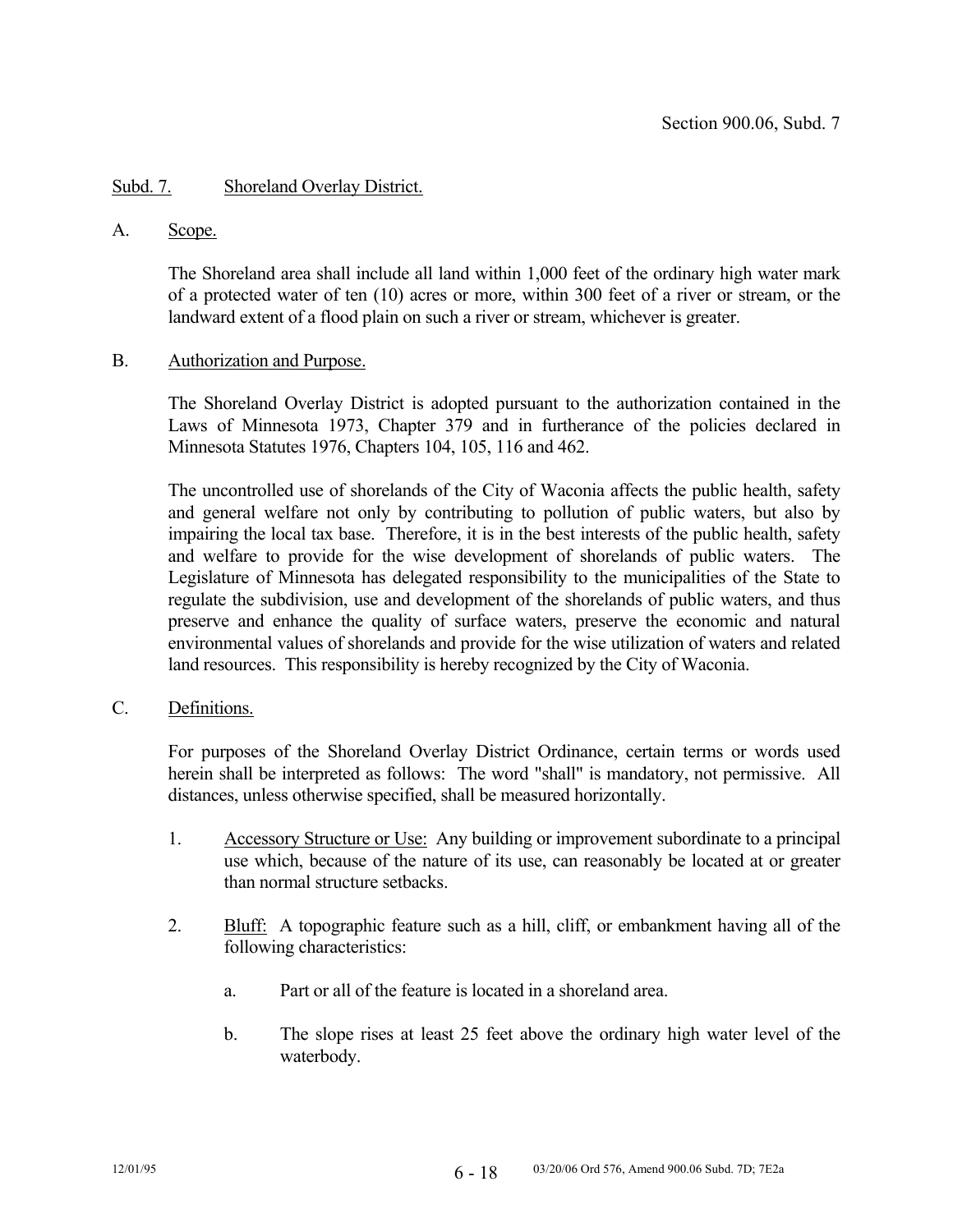- c. The grade of the slope from the toe of the bluff to a point 25 feet or more above the ordinary high water level averages 30% or greater.
- d. The slope must drain toward the waterbody.

 An area with an average slope of less than 18% over a distance of 50 feet or more shall not be considered part of the bluff.

- 3. Bluff Impact Zone: A bluff and land located within 20 feet from the top of the bluff.
- 4. Boathouse: A structure used solely for the storage of boats or boating equipment.
- 5. Building Line: A line parallel to a lot line or the ordinary highwater level at the required setback beyond which a structure may not extend.
- 6. Commercial Planned Unit Development: Uses that provide transient, short term lodging spaces, rooms, or parcels and their operations are essentially serviceoriented. For example, hotel/motel accommodations, resorts, recreational vehicle and camping parks, and other primarily service oriented activities are commercial planned unit developments.
- 7. Commercial Use: The principal use of land or buildings for the sale, lease, rental or trade of products, goods and services.
- 8. Commissioner: Shall mean the Commissioner of the Department of Natural **Resources**
- 9. Conditional Use: A use as defined in Minnesota Statutes, Chapter 394.
- 10. Deck: A horizontal, unenclosed platform with or without attached railings, seats, trellises, or other features, attached or functionally related to a principal use or site and at any point extending more than three feet above ground.
- 11. Duplex, Triplex and Quad: A dwelling structure on a single lot, having two, three and four units, respectively, being attached by common walls and each unit equipped with separate sleeping, cooking, eating, living and sanitation facilities.
- 12. Dwelling Site: A designated location for residential use by one or more persons using temporary or movable shelter, including camping and recreational vehicle sites.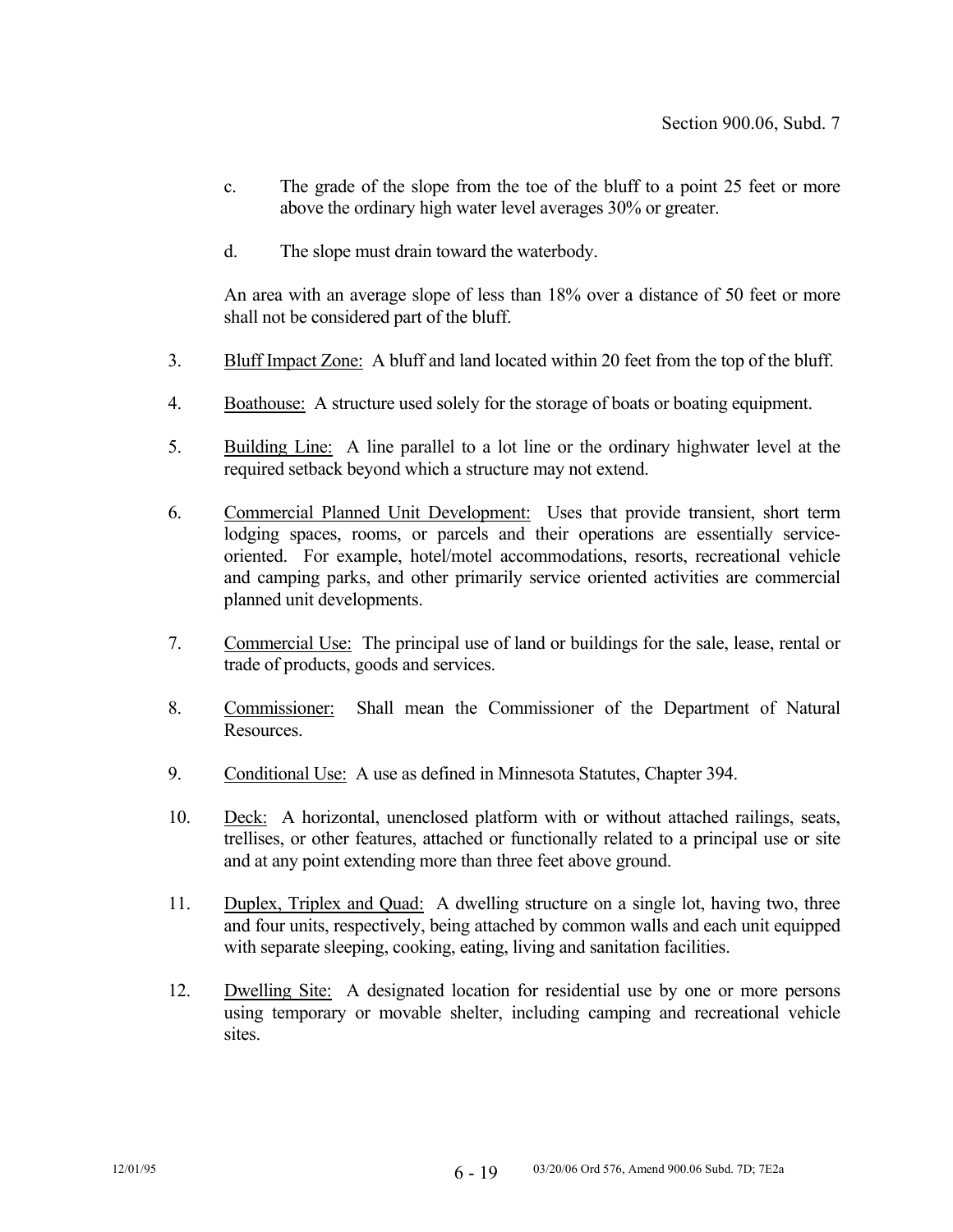- 13. Dwelling Unit: Any structure or portion of a structure, or other shelter designed as short or long term living quarters for one or more persons, including rental or timeshare accommodations such as motel, hotel and resort rooms and cabins.
- 14. Extractive Use: The use of land for surface or subsurface removal of sand, gravel, rock, industrial minerals, other nonmetallic minerals, and peat not regulated under Minnesota Statutes, Sections 93.44 to 93.51.
- 15. Forest Land Conversion: The clear cutting of forested lands to prepare for a new land use other than re-establishment of a subsequent forest stand.
- 16. Guest Cottage: A structure used as a dwelling unit that may contain sleeping spaces and kitchen and bathroom facilities in addition to those provided in the primary dwelling unit on a lot.
- 17. Hardship: Means the same as that term is defined in Minnesota Statutes, Chapter 394.
- 18. Height of Building: The vertical distance between the highest adjoining ground level at the building or ten (10) feet above the lowest ground level, whichever is lower, and the highest point of a flat roof or average height of the highest gable of a pitched or hipped roof.
- 19. Industrial Use: The use of land or buildings for the production, manufacture, warehousing, storage, or transfer of goods, products, commodities, or other wholesale items.
- 20. Intensive Vegetation Clearing: The complete removal of trees or shrubs in a contiguous patch, strip, row or block.
- 21. Lot: A parcel of land designated by plat, metes and bounds, registered land survey, auditors plot, or other accepted means and separated from other parcels or portions by said description for the purpose of sale, lease or separation.
- 22. Lot Width: The shortest distance between lot lines measured at the midpoint of the building line.
- 23. Nonconformity: The same as that term is defined in Minnesota Statutes, Chapter 394.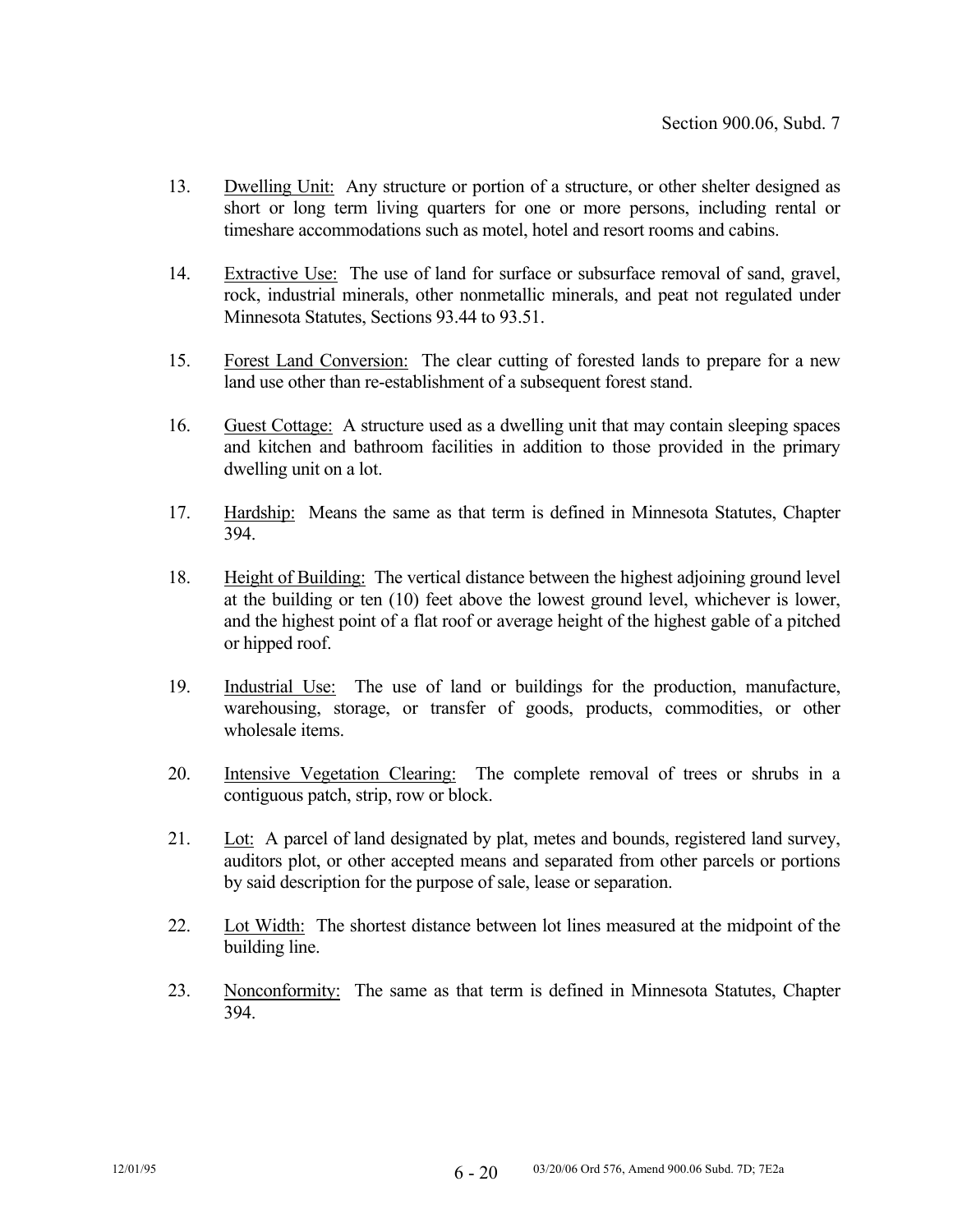- 24. Ordinary High Water Level: The boundary of public waters and wetlands, and shall be an elevation delineating the highest water level which has been maintained for a sufficient period of time to leave evidence upon the landscape, commonly that point where the natural vegetation changes from predominantly aquatic to predominantly terrestrial. For watercourses, the ordinary high water level is the elevation of the top of the bank of the channel.
- 25. Planned Unit Development: A type of development characterized by a unified site design for a number of dwelling units or dwelling sites on a parcel, whether for sale, rent or lease and also usually involving clustering of these units or sites to provide areas of common open space, density increases and a mix of structure types and land uses. These developments may be organized and operated as condominiums, timeshare condominiums, cooperatives, full fee ownership, commercial enterprises, or any combination of these, or cluster subdivisions of dwelling units, residential condominiums, townhouses, apartment buildings, campgrounds, recreational vehicle parks, resorts, hotels, motels, and conversions of structures and land uses to these uses.
- 26. Public Waters: Any waters as defined in Minnesota Statutes, Section 103, Subdivisions 14 and 15. However, no lake or pond, or flowage of less than ten (10) acres in size and no river or stream having a total drainage area less than two (2) square miles shall be regulated for the purposes of these regulations. A body of water created by private user where there was no previous shoreland, as defined herein, for a designated private use authorized by the Commissioner of Natural Resources shall be exempt from the provisions of these regulations. The official determination of the size and physical limits of drainage areas of rivers and streams shall be made by the Commissioner of Natural Resources. The official size of lakes, ponds, or flowages shall be the areas listed in the Division of Waters' Bulletin 25, AN INVENTORY OF MINNESOTA LAKES, or in the event that lakes, pond or flowages are not listed therein, official determination of size and physical limits shall be made by the Commissioner of Natural Resources in cooperation with the municipality.
- 27. Residential Planned Unit Development: A use where the nature of residency is nontransient and the major primary focus of the development is not service oriented. For example, residential apartments, manufactured home parks, time-share condominiums, townhouses, cooperatives and full fee ownership residences would be considered as residential planned unit developments. To qualify as a residential planned unit development, a development must contain at least five dwelling units or sites.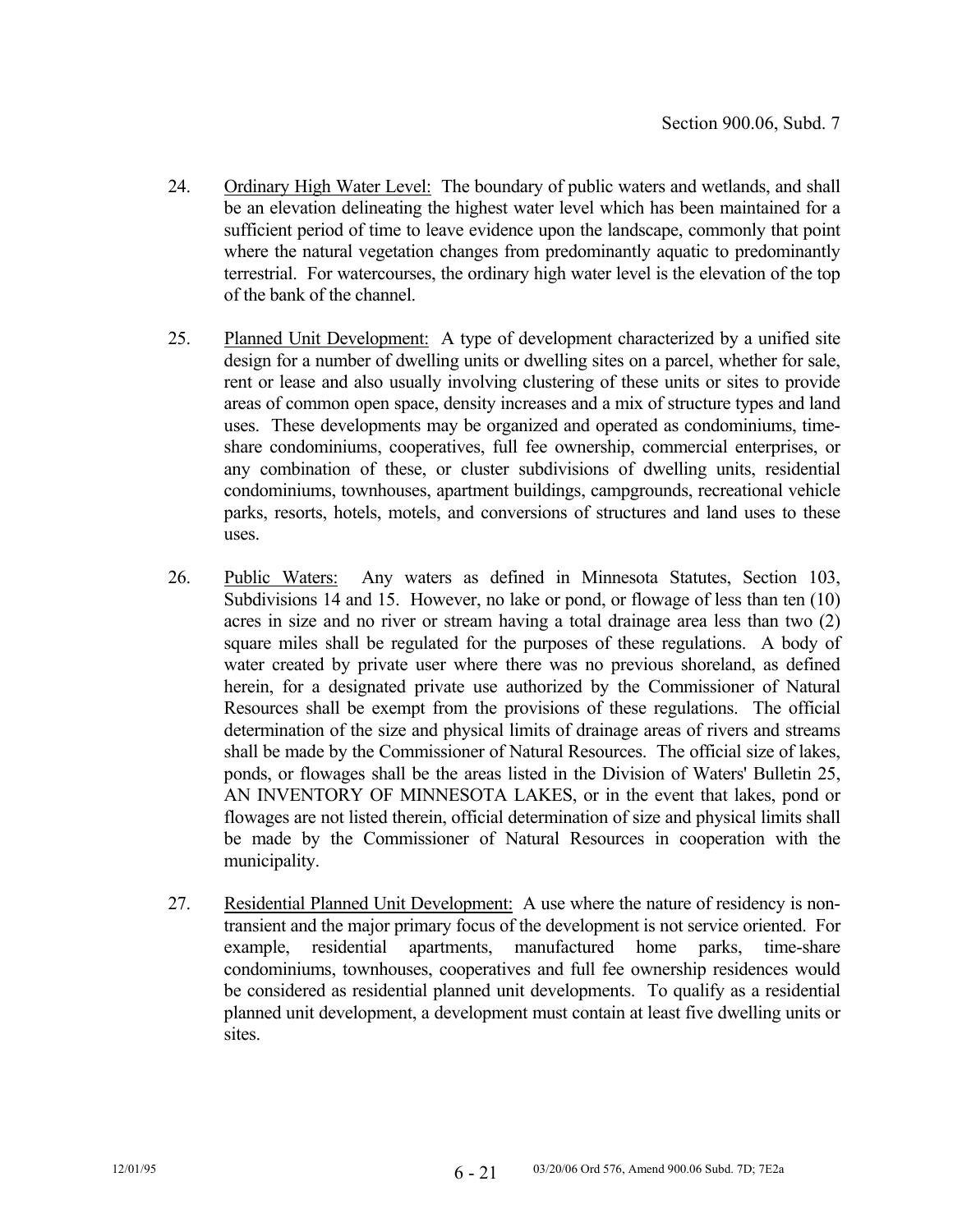- 28. Semi-Public Use: The use of a land by a private, non-profit organization to provide a public service that is ordinarily open to some persons outside the regular constituency of the organization.
- 29. Sensitive Resource Management: The preservation and management of areas unsuitable for development in their natural stage due to constraints such as shallow soils over groundwater to bedrock, highly erosive or expansive soils, steep slopes, susceptibility to flooding or occurrence of flora or fauna in need of special protection.
- 30. Setback: The minimum horizontal distance between a structure, sewage treatment system, or other facility and an ordinary high water level, sewage treatment system, top of bluff, road, highway, property line or other facility.
- 31. Sewage Treatment System: A septic tank and soil absorption system or other individual or cluster type sewage treatment system as described and regulated within this Code.
- 32. Sewer System: Pipelines, or conduits, pumping stations, and force main, and all other constructions, devices, appliances, or appurtenances used for conducting sewage or industrial waste or other wastes to a point of ultimate disposal.
- 33. Shore Impact Zone: Land located between the ordinary high water level of a public water and a line parallel to it at a setback of 50% of the structure setback.
- 34. Shoreland: Land located within the following distances from public water: 1,000 feet from the ordinary high water level of a lake, pond or flowage; and 300 feet from a river or stream, or the landward extent of a floodplain designated by ordinance on a river or stream, whichever is greater. The limits of shorelands may be reduced whenever the waters involved are bounded by topographic divides which extend landward from the waters for lesser distances and when approved by the Commissioner.
- 35. Significant Historic Site: Any archaeological site, standing structure or other property that meets the criteria for eligibility to the National Register of Historic Places or is listed in the State Register of Historic Sites, or is determined to be an unplatted cemetery that falls under the provisions of Minnesota Statutes, Section 307.08. A historic site meets these criteria if it is presently listed on either register or if it is determined to meet the qualifications for listing after review by the Minnesota state archaeologist or the director of the Minnesota Historical Society. All unplatted cemeteries are automatically considered to be significant historic sites.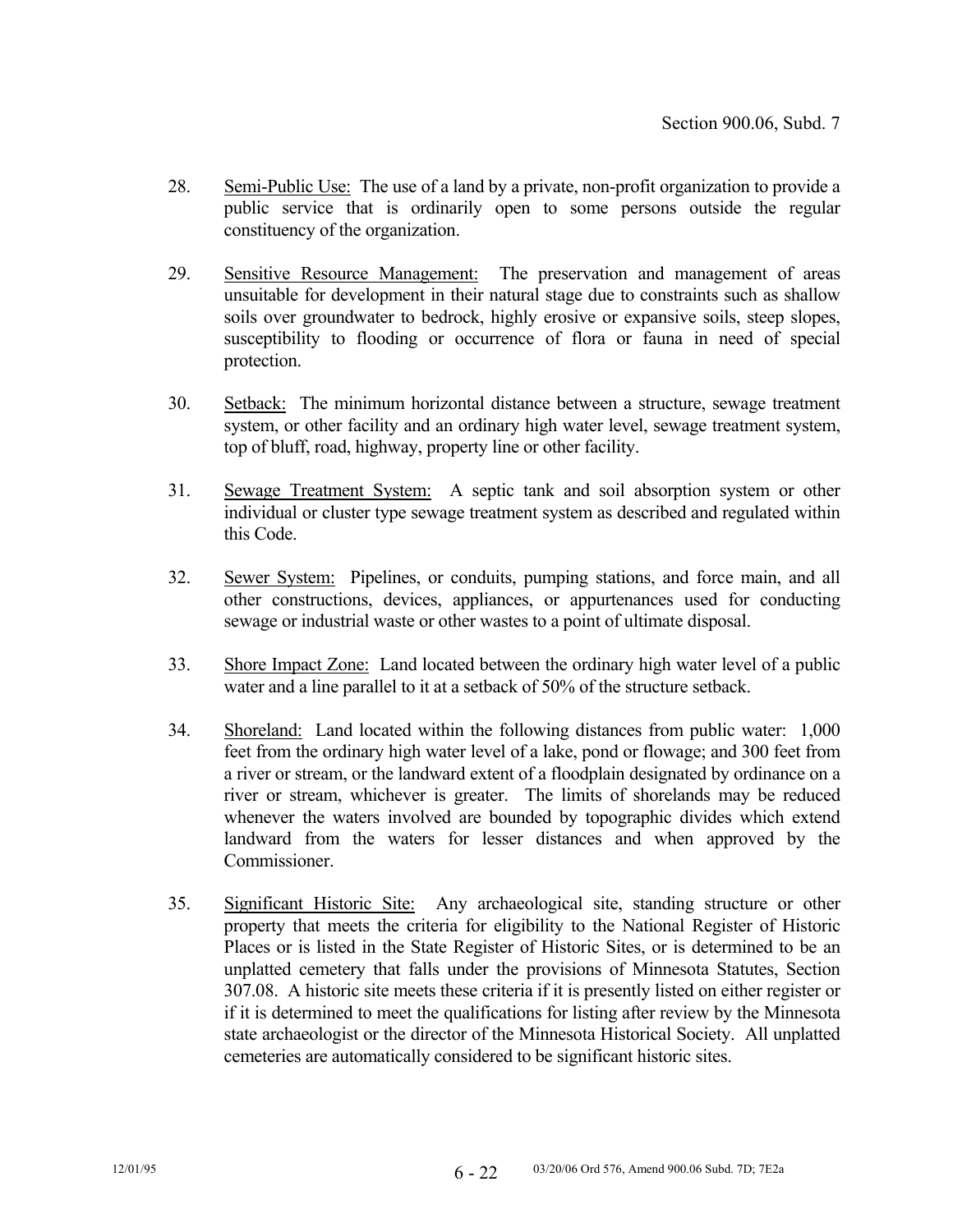- 36. Steep Slope: Land where agricultural activity or development is either not recommended or described as poorly suited due to slope steepness and the site's soil characteristics, as mapped and described in available county soil surveys or other technical reports, unless appropriate design and construction techniques and farming practices are used in accordance with the provisions of these regulations. Where specific information is not available, steep slopes are lands having average slopes over 12%, as measured over horizontal distances of 50 feet or more, that are not bluffs.
- 37. Structure: Any building or appurtenance, including decks, except aerial or underground utility lines, such as sewer, electric, telephone, telegraph, gas lines, towers, poles and other supporting facilities.
- 38. Subdivision: Land that is divided for the purpose of sale, rent, or lease, including planned unit development.
- 39. Surface Water-Oriented Commercial Use: The use of land for commercial purposes, where access to and use of a surface water feature is an integral part of the normal conductance of business. Marinas, resorts and restaurants with transient docking facilities are examples of such use.
- 40. Toe of the Bluff: The lower point of a 50-foot segment with an average slope exceeding 18%.
- 41. Top of the Bluff: The higher point of a 50-foot segment with an average slope exceeding 18%.
- 42. Variance: The same as that term is defined or described in Minnesota Statutes, Chapter 394.
- 43. Water-Oriented Accessory Structure or Facility: A small, above ground building or other improvement, except stairways, fences, docks, and retaining walls, which, because of the relationship of its use to a surface water feature, reasonably needs to be located closer to public waters than the normal structure setback. Examples include boathouses, gazebos, screen houses, fish houses, pump houses and detached decks.
- 44. Wetland: A surface water feature classified as a wetland in the United States Fish and Wildlife Circular No. 39 (1971 Edition), which is hereby incorporated by reference, is available through the Minitex interlibrary loan system, and is not subject to frequent change.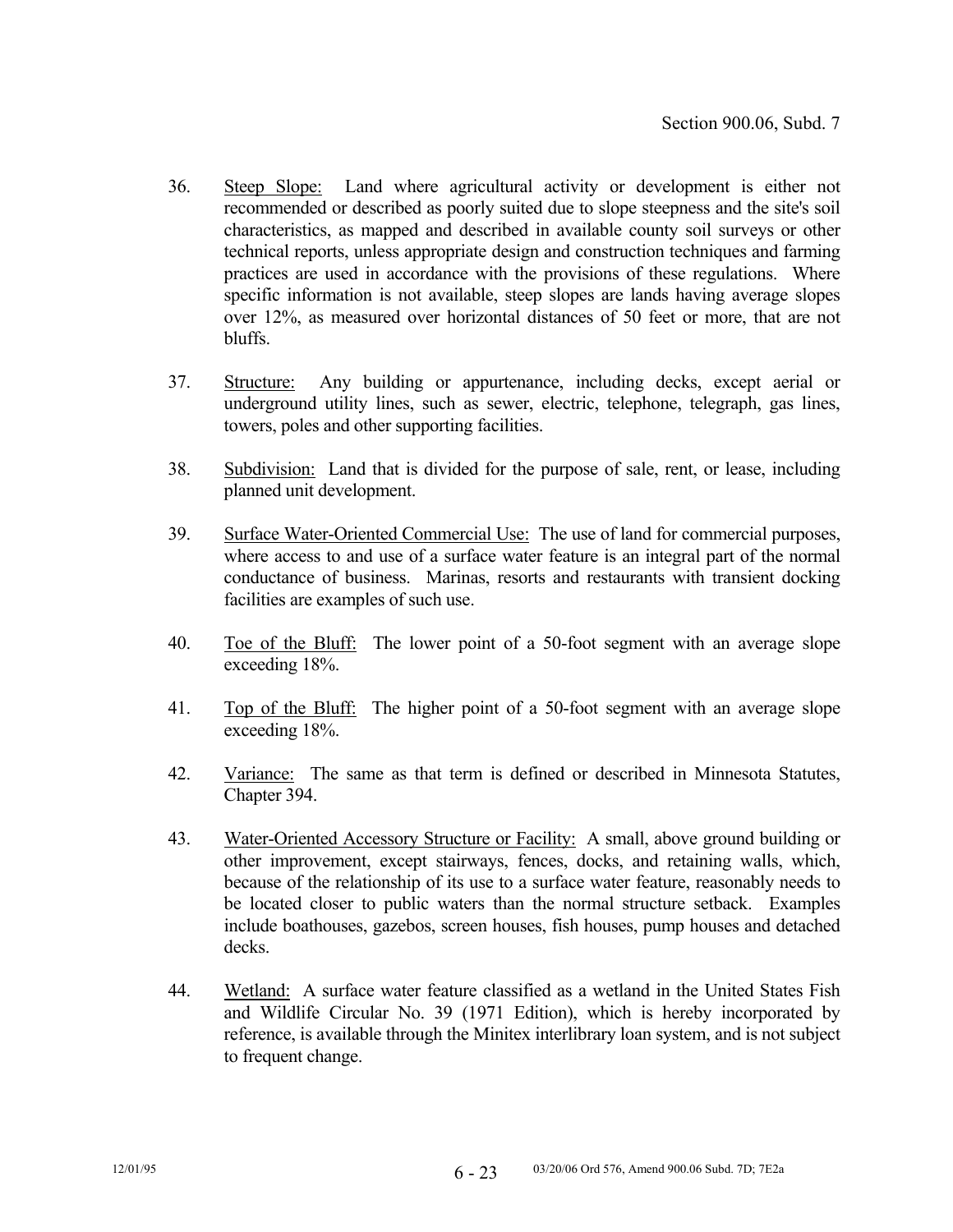## D. Shoreland Management Classification System.

 In order to guide the wise development and utilization of shorelands of protected waters for the preservation of water quality, natural characteristics, economic values and the general health, safety and welfare, protected waters in and around the City have been given shoreland management classifications.

 The public waters and watercourses of the City have been classified by the Commissioner of Natural Resources as follows:

| <b>Public Waters</b> |                   |       |                        |                                 |  |
|----------------------|-------------------|-------|------------------------|---------------------------------|--|
| <b>Name</b>          | <b>DNR Number</b> | Acres | <b>OHWL</b>            | <b>Shoreland Classification</b> |  |
| Waconia              | $10-59P$          | 3,196 | 963.1                  | General Development             |  |
| <b>Burandt</b>       | $10-84P$          | 177   | 959.8                  | Recreational Development        |  |
| <b>Hilks</b>         | 10-85P            | 39    | 961.3                  | Natural Environment             |  |
| Reitz                | $10-52P$          | 101   | 937.8                  | <b>Natural Environment</b>      |  |
| <b>Jnnamed</b>       | 10-60P            | 116   | Estimated <sup>1</sup> | Natural Environment             |  |

<sup>1</sup>Unnamed Public Water 10-60P is a sloping wetland and its OHWL does not correspond to one elevation. The estimated OWHL of this Public Water is subject to DNR approval.

| <b>Watercourses</b> |                            |                   |                                 |
|---------------------|----------------------------|-------------------|---------------------------------|
| <b>Name</b>         | Location                   | OHWL <sup>1</sup> | <b>Shoreland Classification</b> |
| Unnamed to          | From Lake Waconia          | Edge of bank      | Tributary                       |
| <b>Burandt Lake</b> | <b>Burandt Lake</b>        | of channel        |                                 |
| Unnamed from        | From Burandt Lake to areas | Edge of bank      | Tributary                       |
| <b>Burandt Lake</b> | south of Burandt Lake      | of channel        |                                 |

### E. Zoning Provisions.

 The following standards shall apply to all shoreland areas of the protected waters listed in this section and shown on the Official Zoning Map of the City of Waconia. Shoreland Overlay Districts are shown on the Official Zoning Map. If a conflict appears between these standards and those set within the ordinance, the most restrictive shall apply ( $\text{lot} = \text{single}$ family dwellings):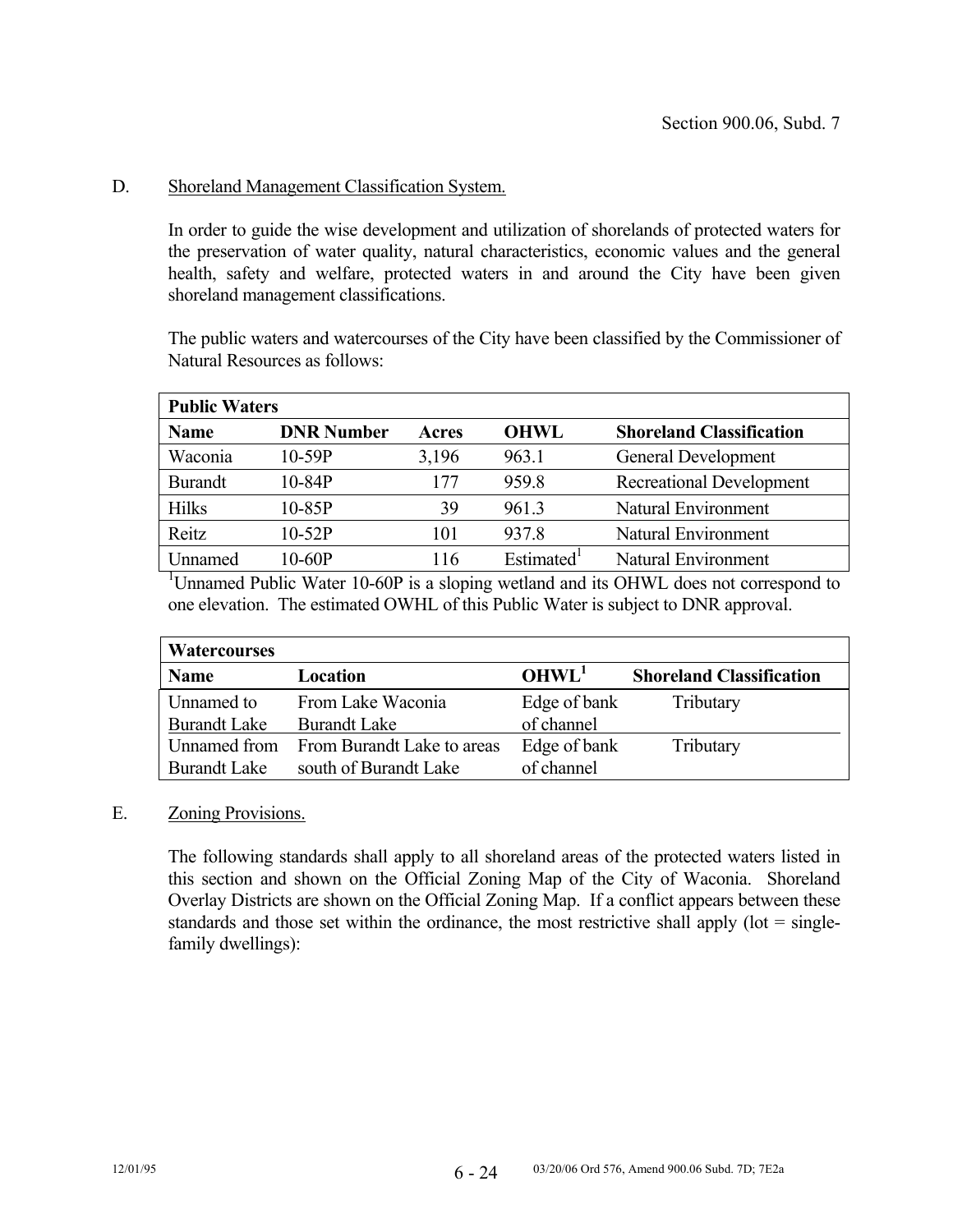| <b>Residential Type</b> | <b>Riparian Lots</b> |             | <b>Non-Riparian Lots</b> |             |
|-------------------------|----------------------|-------------|--------------------------|-------------|
|                         | Area (sq. $ft.$ )    | Width (ft.) | Area $(sq. ft.)$         | Width (ft.) |
| Single Family           | 80,000               | 200         | 80,000                   | 200         |
| Duplex                  | 120,000              | 300         | 160,000                  | 400         |
| <b>Triplex</b>          | 160,000              | 400         | 240,000                  | 600         |
| Quad                    | 200,000              | 500         | 320,000                  | 800         |

### 1a. Natural Environment Lakes, No Sewer.

1b. Recreational Development Lakes, No Sewer.

| <b>Residential Type</b> | <b>Riparian Lots</b> |             | <b>Non-Riparian Lots</b> |             |
|-------------------------|----------------------|-------------|--------------------------|-------------|
|                         | Area $(sq. ft.)$     | Width (ft.) | Area (sq. $ft$ .)        | Width (ft.) |
| Single Family           | 40,000               | 150         | 40,000                   | 150         |
| Duplex                  | 80,000               | 225         | 80,000                   | 265         |
| Triplex                 | 120,000              | 300         | 120,000                  | 375         |
| Quad                    | 160,000              | 375         | 160,000                  | 490         |

1c. General Development Lakes, No Sewer.

| <b>Residential Type</b> | <b>Riparian Lots</b> |             | <b>Non-Riparian Lots</b> |             |
|-------------------------|----------------------|-------------|--------------------------|-------------|
|                         | Area $(sq. ft.)$     | Width (ft.) | Area $(sq. ft.)$         | Width (ft.) |
| Single Family           | 20,000               | 100         | 40,000                   | 100         |
| Duplex                  | 40,000               | 180         | 80,000                   | 265         |
| Triplex                 | 60,000               | 260         | 120,000                  | 375         |
| Quad                    | 80,000               | 340         | 160,000                  | 490         |

2a. Natural Development Lakes, Sewered.

| <b>Residential Type</b> | <b>Riparian Lots</b> |             | Non-Riparian Lots <sup>1</sup> |             |
|-------------------------|----------------------|-------------|--------------------------------|-------------|
|                         | Area (sq. $ft.$ )    | Width (ft.) | Area $(sq. ft.)$               | Width (ft.) |
| Single Family           | 40,000               | <b>200</b>  | 20,000                         | 125         |
| Duplex                  | 70,000               | 225         | 35,000                         | 200         |
| Triplex                 | 100,000              | 325         | 52,000                         | 315         |
| Quad                    | 130,000              | 425         | 65,000                         | 410         |

<sup>1</sup>Where a 75-foot buffer, as measured from and perpendicular to the OHWL, has been protected by a perpetual conservation easement or dedicated to the City, the minimum lot area for sewered non-riparian lots in the shoreland district of Public Water 10-60P shall be the same as the underlying zoning district.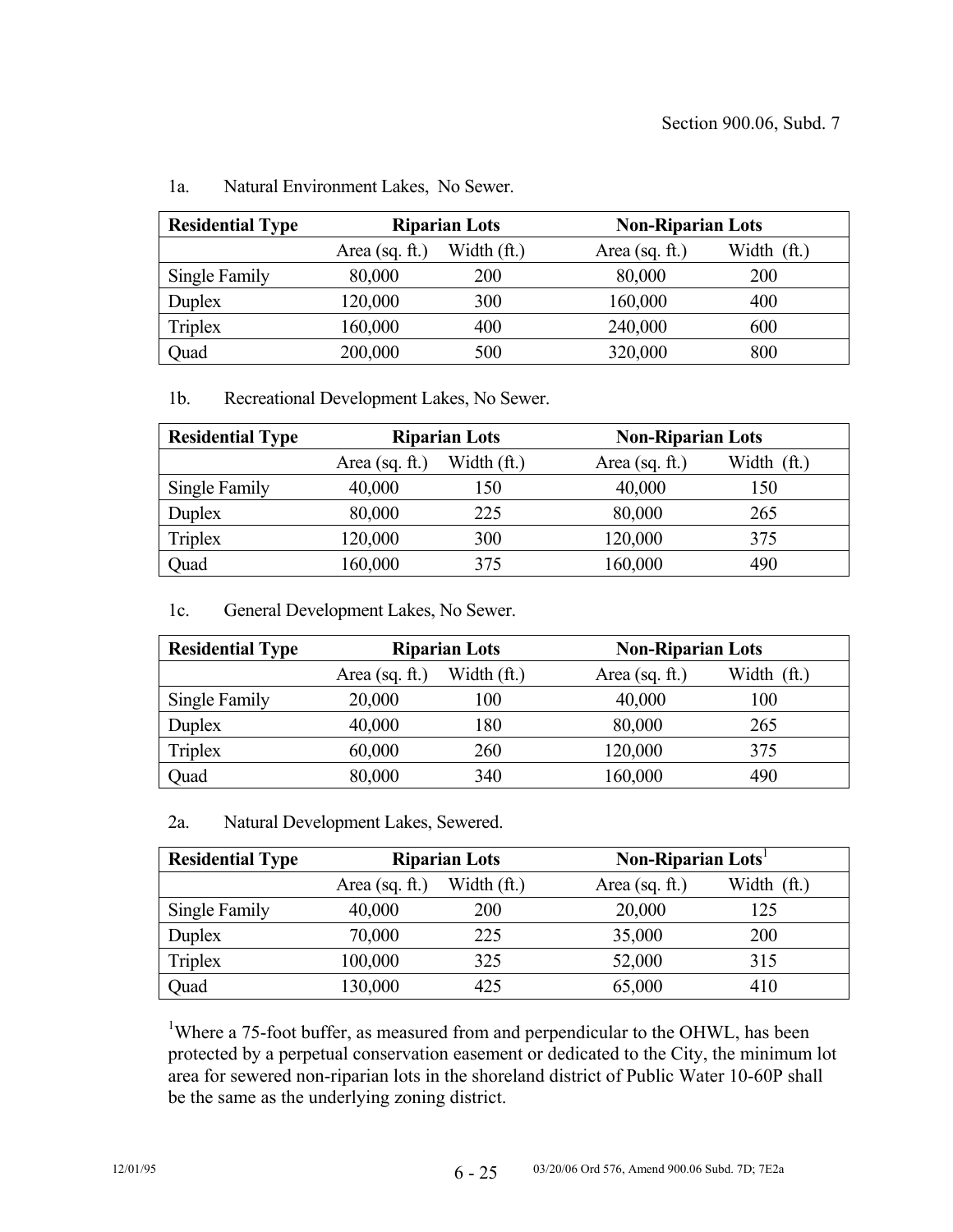| <b>Residential Type</b> | <b>Riparian Lots</b> |             | <b>Non-Riparian Lots</b> |             |
|-------------------------|----------------------|-------------|--------------------------|-------------|
|                         | Area $(sq. ft.)$     | Width (ft.) | Area (sq. $ft$ .)        | Width (ft.) |
| Single Family           | 20,000               | 75          | 15,000                   | 75          |
| Duplex                  | 35,000               | 135         | 26,000                   | 135         |
| <b>Triplex</b>          | 50,000               | 195         | 38,000                   | 190         |
| Quad                    | 65,000               | 255         | 49,000                   | 245         |

# 2b. Residential Development Lakes, Sewered.

# 2c**. General Development Lakes, Sewered.**

| <b>Residential Type</b> | <b>Riparian Lots</b> |             | <b>Non-Riparian Lots</b> |             |
|-------------------------|----------------------|-------------|--------------------------|-------------|
|                         | Area $(sq. ft.)$     | Width (ft.) | Area $(sq. ft.)$         | Width (ft.) |
| Single Family           | 15,000               | 75          | 10,500                   | 75          |
| Duplex                  | 26,000               | 135         | 17,500                   | 135         |
| <b>Triplex</b>          | 38,000               | 195         | 25,000                   | 190         |
| Quad                    | 49,000               | 255         | 32,500                   | 245         |

## 3a. Setbacks and Impacts Zones:

|                                 | <b>Structure Setback from</b> |         | Shoreland Impact Zone |         |
|---------------------------------|-------------------------------|---------|-----------------------|---------|
| <b>Lake Class</b>               | OHWL (feet)                   |         | (feet)                |         |
|                                 | Unsewered                     | Sewered | Unsewered             | Sewered |
| Natural Environment             | 15O                           | 150     | 75                    |         |
| <b>Recreational Development</b> | 100                           | 75      | 50                    | 37.5    |
| General Development             |                               | 50      | 37 5                  |         |

|                                 | Septic System Setback |
|---------------------------------|-----------------------|
| <b>Lake Class</b>               | from OHWL (feet)      |
| Natural Environment             | 100                   |
| <b>Recreational Development</b> |                       |
| <b>General Development</b>      |                       |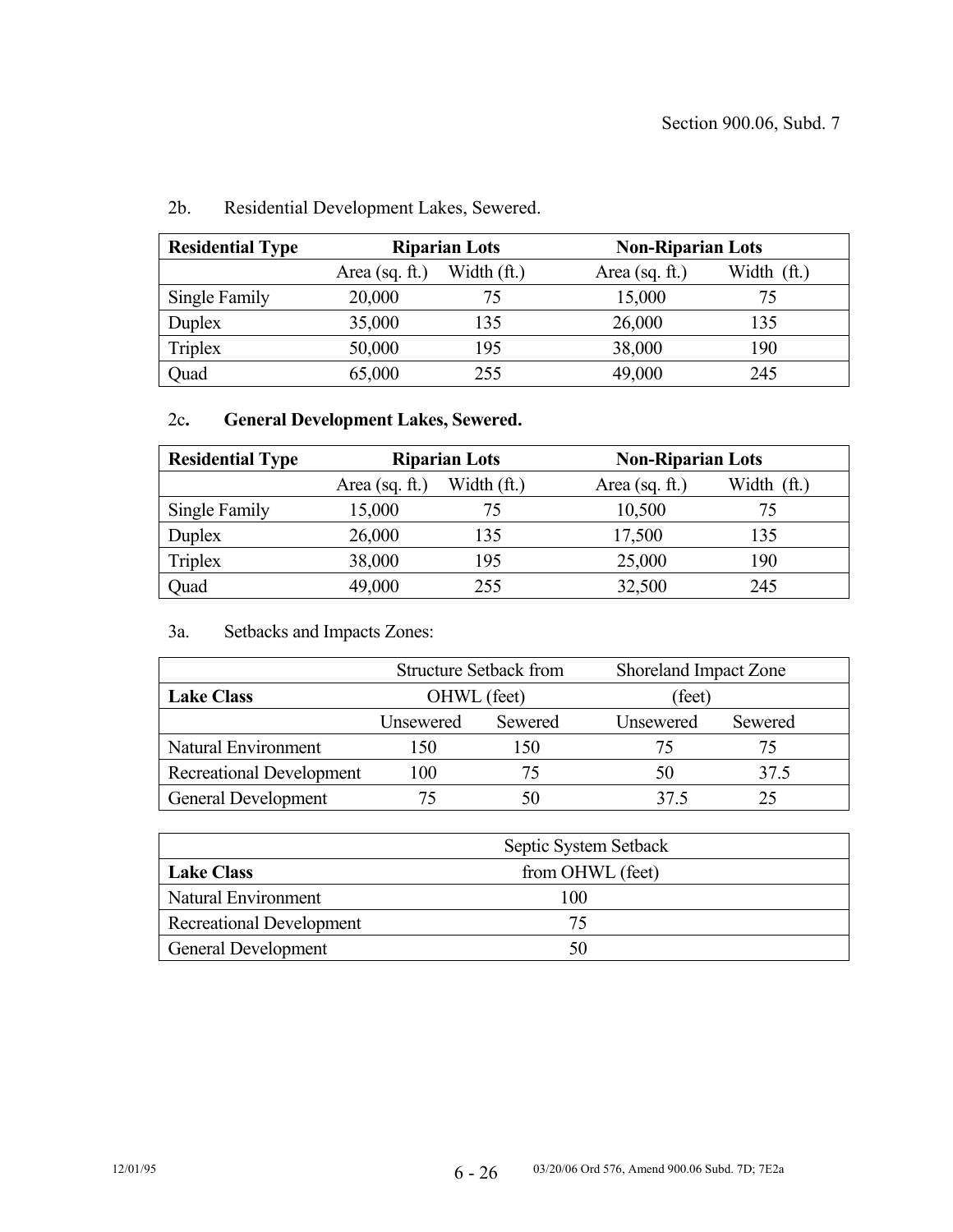3b. The following additional structure setbacks apply, regardless of the classification of waterbody:

| Setback from:                                         | Setback in feet: |
|-------------------------------------------------------|------------------|
| Top of bluff                                          |                  |
| Unplatted cemetery                                    | 50               |
| Right-of-way line of federal, state or county highway | 50               |
| Right-of-way line of public streets                   |                  |

#### 4. Tributary watercourses

| Parameter                        | Requirement (feet) |
|----------------------------------|--------------------|
| Lot Width                        | 75 feet            |
| <b>Sewered Structure Setback</b> | 50 feet            |
| Unsewered Structure Setback      | 100 feet           |
| <b>Impact Zone</b>               | 25 feet            |
| Septic System Setback            | 75 feet            |

- 5. Exceptions to structure setback standards in Section E (above) are allowable where structures exist on the adjoining lots on both sides of a proposed building site. Structure setbacks may be altered without a variance to conform to the adjoining setbacks provided the proposed building site is not located in a shore impact zone or in a bluff impact zone.
- 6. Local shoreland controls must regulate placement of structures in relation to high water elevation. Where state-approved, local floodplain management controls exist, structures must be placed at an elevation consistent with the controls. Where these controls do not exist, the elevation to which the lowest floor, including basement, is placed or flood-proofed must be determined as follows:
	- a. For lakes, by placing the lowest floor at a level at least three feet above the highest known water level, or three feet above the ordinary high water level, whichever is higher.
	- b. Water oriented accessory structures may have the lowest floor placed lower than the elevation determined above if the structure is constructed of floodresistant materials to the elevation, electrical and mechanical equipment is placed above the elevation and, if long duration flooding is anticipated, the structure is built to withstand ice action and wind-driven waves and debris.
- 7. Bluff Impact Zones. Structures and accessory facilities, except stairways and landings, must not be placed within bluff impact zones.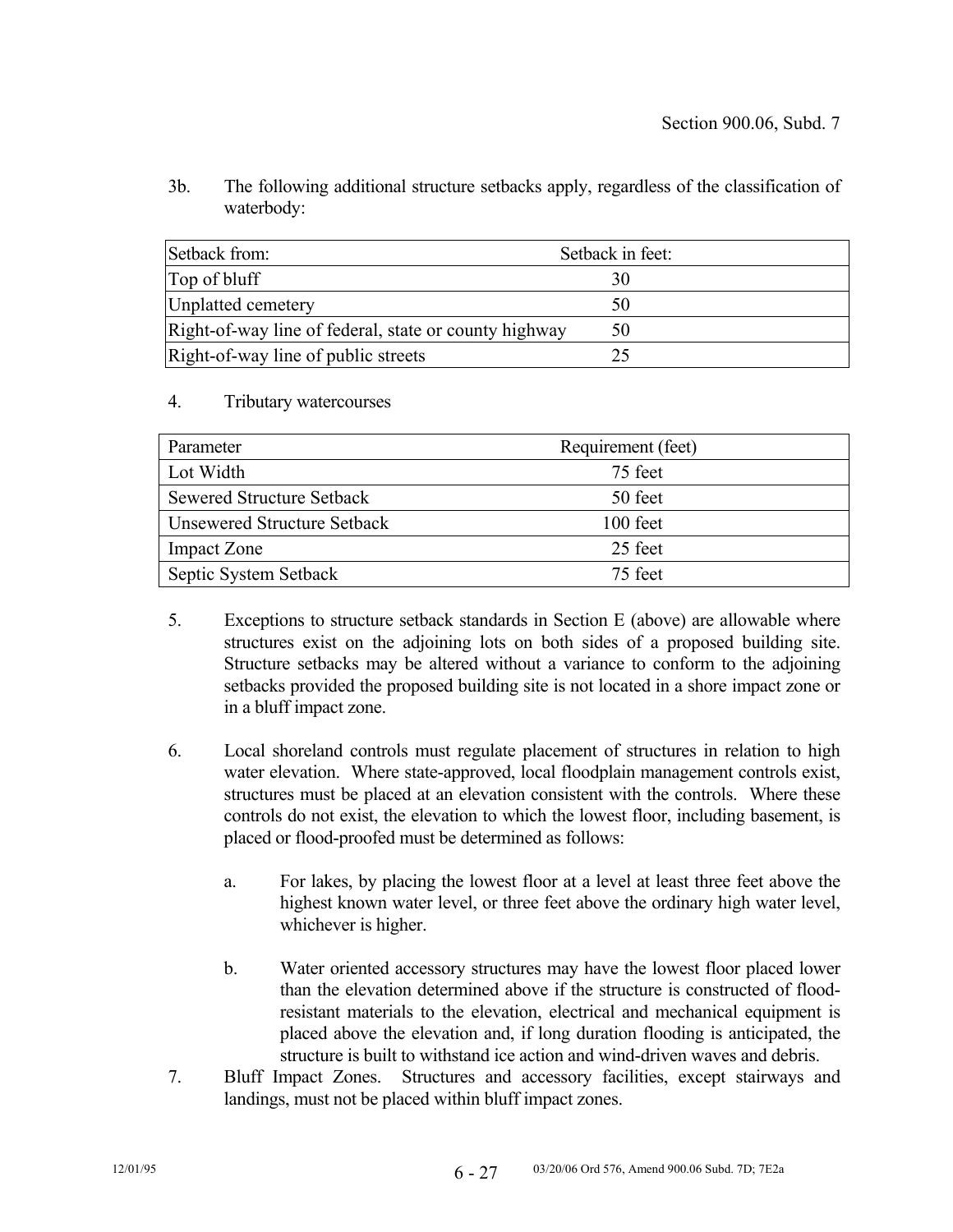- 8. Steep Slopes. Local government officials must evaluate possible soil erosion impacts and development visibility from public waters before issuing a permit for construction of sewage treatment systems, roads, driveways, structures, or other improvements on steep slopes. When determined necessary, conditions must be attached to issued permits to prevent erosion and to preserve existing vegetation screening of structures, vehicles, and other facilities as viewed from the surface of public waters, assuming summer, leaf-on vegetation.
- 9. Accessory Structures and Facilities. Each residential lot may have one (1) wateroriented accessory structure or facility that can be located closer to the public waters than the structure setback if all of the following standards are met:
	- a. The structure or facility must not exceed ten (10) feet in height, exclusive of safety rails, and cannot occupy an area greater than 250 square feet. Detached decks must not exceed eight (8) feet above grade at any point.
	- b. The setback of the structure or facility from the ordinary high water level must be at least twenty-five (25) feet.
	- c. The structure or facility must be treated to reduce visibility as viewed from public waters and adjacent shorelands by vegetation, topography, increased setbacks, color, or other means acceptable to the local unit of government, assuming summer, leaf-on conditions.
	- d. The roof may be used as a deck with safety rails, but must not be enclosed or used as a storage area.
	- e. The structure or facility must not be designed or used for human habitation and must not contain water supply or sewage treatment facilities.
	- f. On general development and recreational development lakes, water oriented accessory structures used solely for watercraft storage, and including storage of related boating and water oriented sporting equipment, may occupy an area up to 300 square feet provided the maximum width of the structure is twenty (20) feet as measured parallel to the configuration of the shoreline.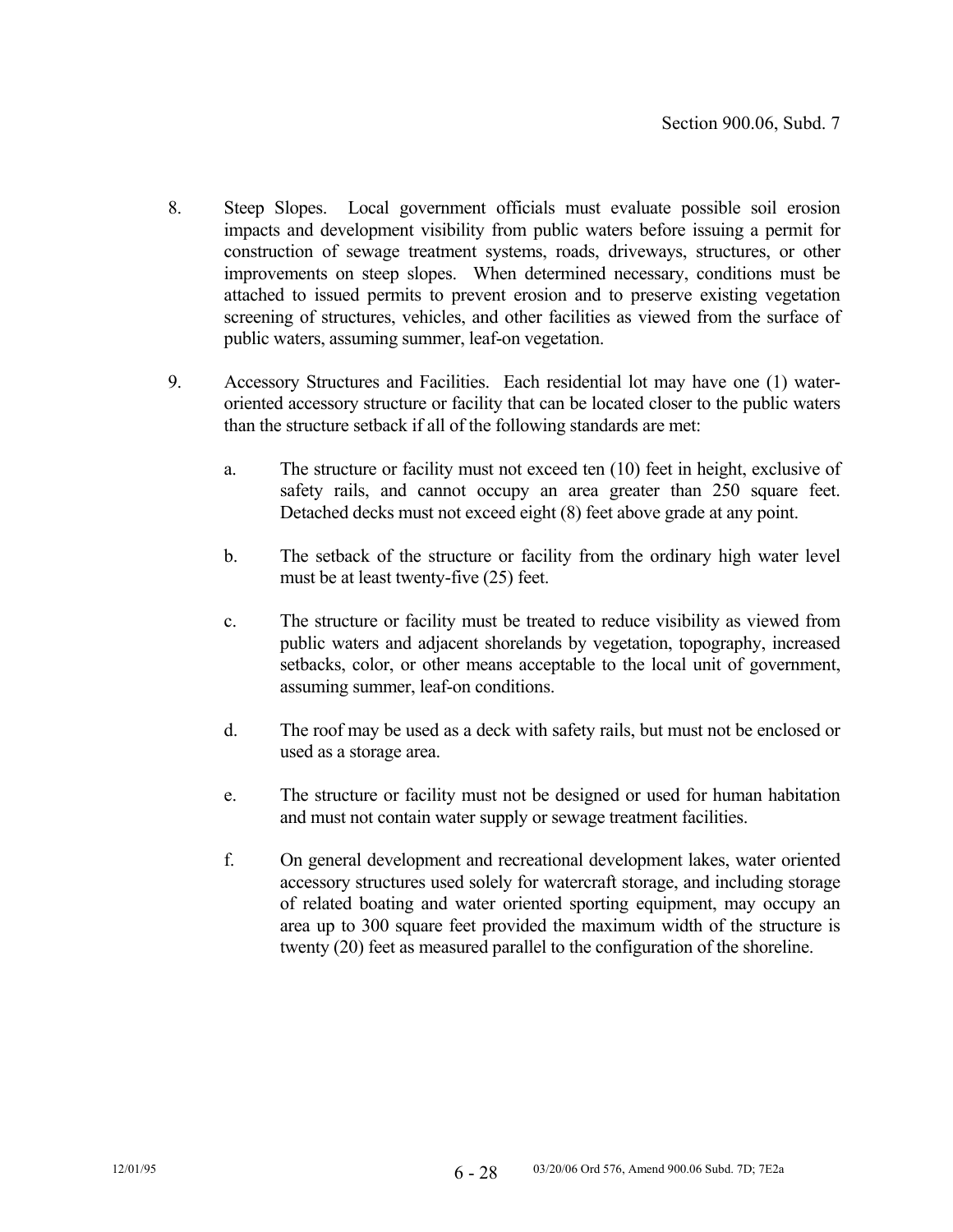- 10. Stairways, Lifts and Landings. Stairways and lifts are the preferred alternative to major topographic alterations for achieving access up and down bluffs and steep slopes to shore areas. Stairways and lifts must meet the following design requirements:
	- a. Stairways and lifts must not exceed four feet in width on residential lots. Wider stairways may be used for commercial properties, public open-space recreational properties and planned unit developments.
	- b. Landings for stairways and lifts on residential lots must not exceed 32 square feet in area. Landings larger than 32 square feet may be used for commercial properties, public open-space recreational properties and planned unit developments.
	- c. Canopies or roofs are not allowed on stairways, lifts or landings.
	- d. Stairways, lifts and landings may be either constructed above the ground on posts or pilings, or placed into the ground, provided they are designed and built in a manner that ensures control of soil erosion.
	- e. Stairways, lifts and landings must be located in the most visually inconspicuous portions of lots, as viewed from the surface of the public water assuming summer, leaf-on conditions, whenever practical.
	- f. Facilities such as ramps, lifts or mobility paths for physically handicapped persons are also allowed for achieving access to shore areas, provided that the dimensional and performance standards of subitems (a) to (e) are complied with in addition to the requirements of Chapter 1340.
- 11. Decks. Except as provided in item 7 above, decks must meet the structure setback standards. Decks that do not meet setback requirements from public waters may be allowed without a variance to be added to structures existing on the date the shoreland structure setbacks were established by ordinance, if all of the following criteria and standards are met:
	- a. A thorough evaluation of the property and structure reveals no reasonable location for a deck meeting or exceeding the existing ordinary high water level setback of the structure;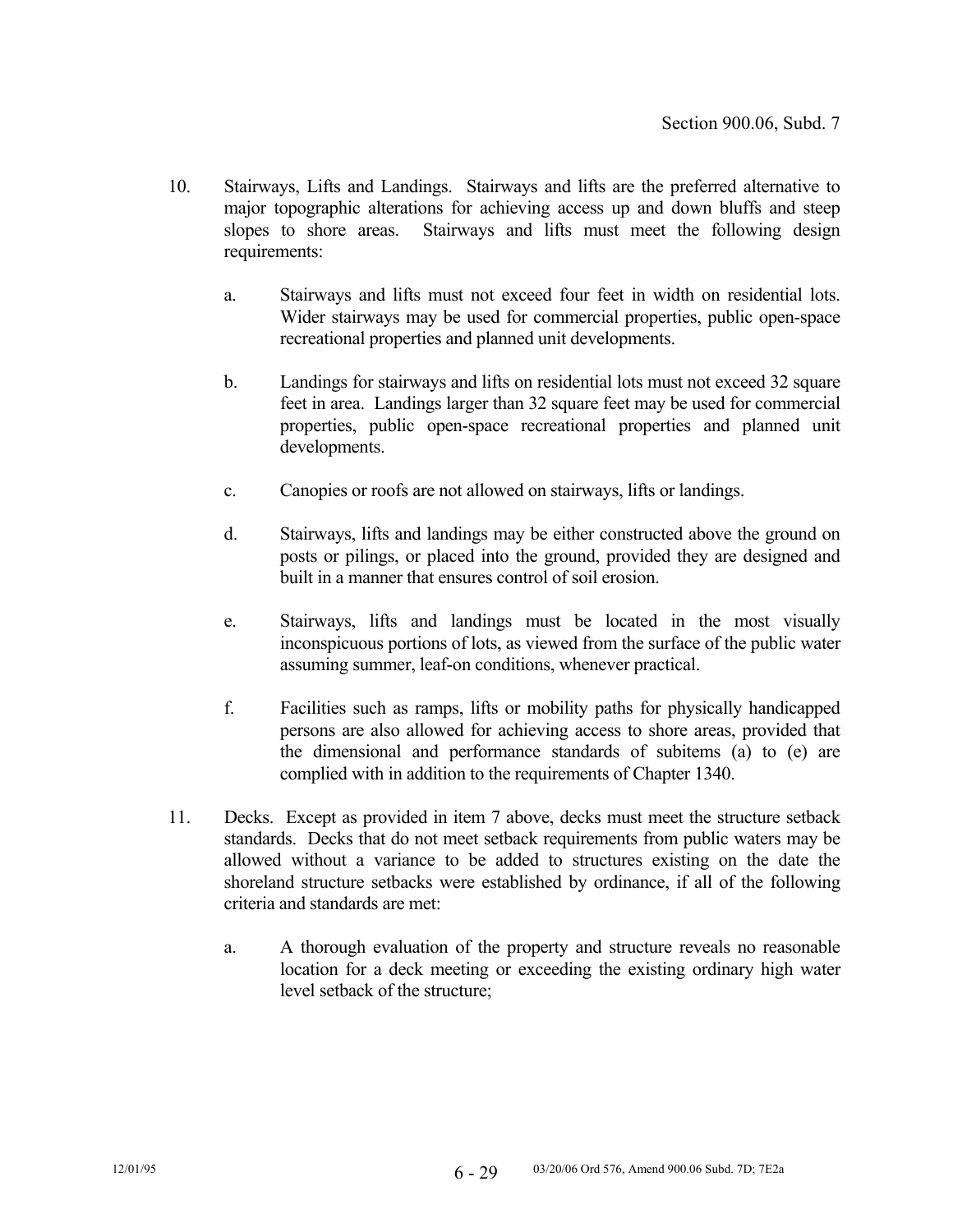- b. The deck encroachment toward the ordinary high water level does not exceed 15% of the existing shoreline setback of the structure from the ordinary high water level or does not encroach closer than 30 feet, whichever is more restrictive; and
- c. The deck is constructed primarily of wood, and is not roofed or screened.

### F. Shoreland Alterations

- 1. Intensive vegetation clearing within the shore and bluff impact zones and on steep slopes is not allowed.
- 2. Limited clearing of trees and shrubs and cutting, pruning and trimming of trees to accommodate the placement of stairways and landings, picnic areas, access paths, livestock watering areas, beach and watercraft access areas and permitted wateroriented accessory structures or facilities, as well as providing a view to the water from the principal dwelling site, in shore and bluff impact zones and on steep slopes is allowed, provided that:
	- a. The screening of structures, vehicles, or other facilities as viewed from the water, assuming summer, leaf-on conditions, is not substantially reduced;
	- b. Along rivers, existing shading of water surfaces is preserved; and
	- c. The above provisions are not applicable to the removal of trees, limbs or branches that are dead, diseased, or pose safety hazards.
- 3. Use of fertilizer and pesticides in the shoreland management district must be done in a way as to minimize runoff into the shore impact zone or public water by the use of earth, vegetation, or both.
- 4. Grading or Filling: Before any grading or filling activities take place on steep slopes or within shore or bluff impact zones involving the movement of more than ten (10) cubic yards of material or anywhere else in a shoreland area involving movement of more than 50 cubic yards of material, it must be established by local official permit issuance that all of the following conditions will be met. The following conditions must also be considered during subdivision, variance, building permit, and other conditional use permit reviews:
	- a. Before authorizing any grading or filling activity in any type 2 through 8 wetland, local officials must consider how extensively the proposed activity would affect the following functional qualities of the wetland:
		- 1. Sediment and pollutant trapping and retention;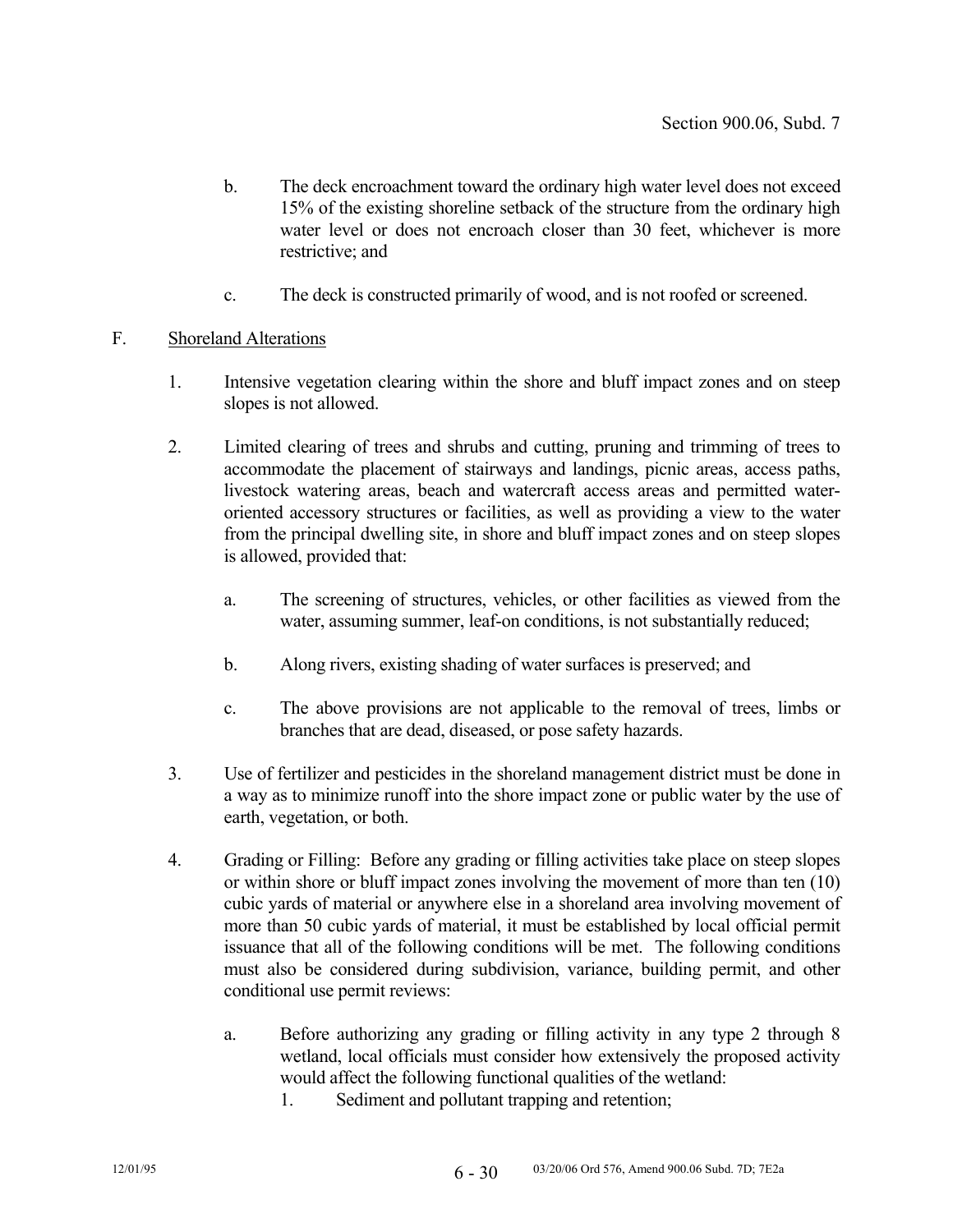- 2. Storage of surface runoff to prevent or reduce flood damage;
- 3. Fish and wildlife habitat;
- 4. Recreational use;
- 5. Shoreline or bank stabilization; or
- 6. Noteworthiness, including special qualities such as historic significance, critical habitat for endangered plants and animals, or others.

 This evaluation must also include a determination of whether the wetland alteration being proposed requires permits, reviews or approvals by other local, state or federal agencies such as a watershed district, the Minnesota Department of Natural Resources or the United States Corps of Engineers.

- b. Alterations must be designed and conducted in a manner that ensures only the smallest amount of bare ground is exposed for the shortest time possible.
- c. Mulches or similar materials must be used, where necessary, for temporary bare soil coverage, and a permanent vegetation cover must be established as soon as possible.
- d. Methods to minimize soil erosion and to trap sediments before they reach any surface water feature must be used.
- e. Altered areas must be stabilized to acceptable erosion control standards consistent with the field office technical guides of the local soil and water conservation districts and the United States Soil Conservation Service.
- f. Fill or excavated material must not be placed in bluff impact zones.
- g. Any alterations below the ordinary high water level of public waters must first be authorized by the commissioner under Minnesota Statutes, Section 103.
- h. Alterations of topography must only be allowed if they are accessory to permitted or conditional uses and do not adversely affect adjacent or nearby properties.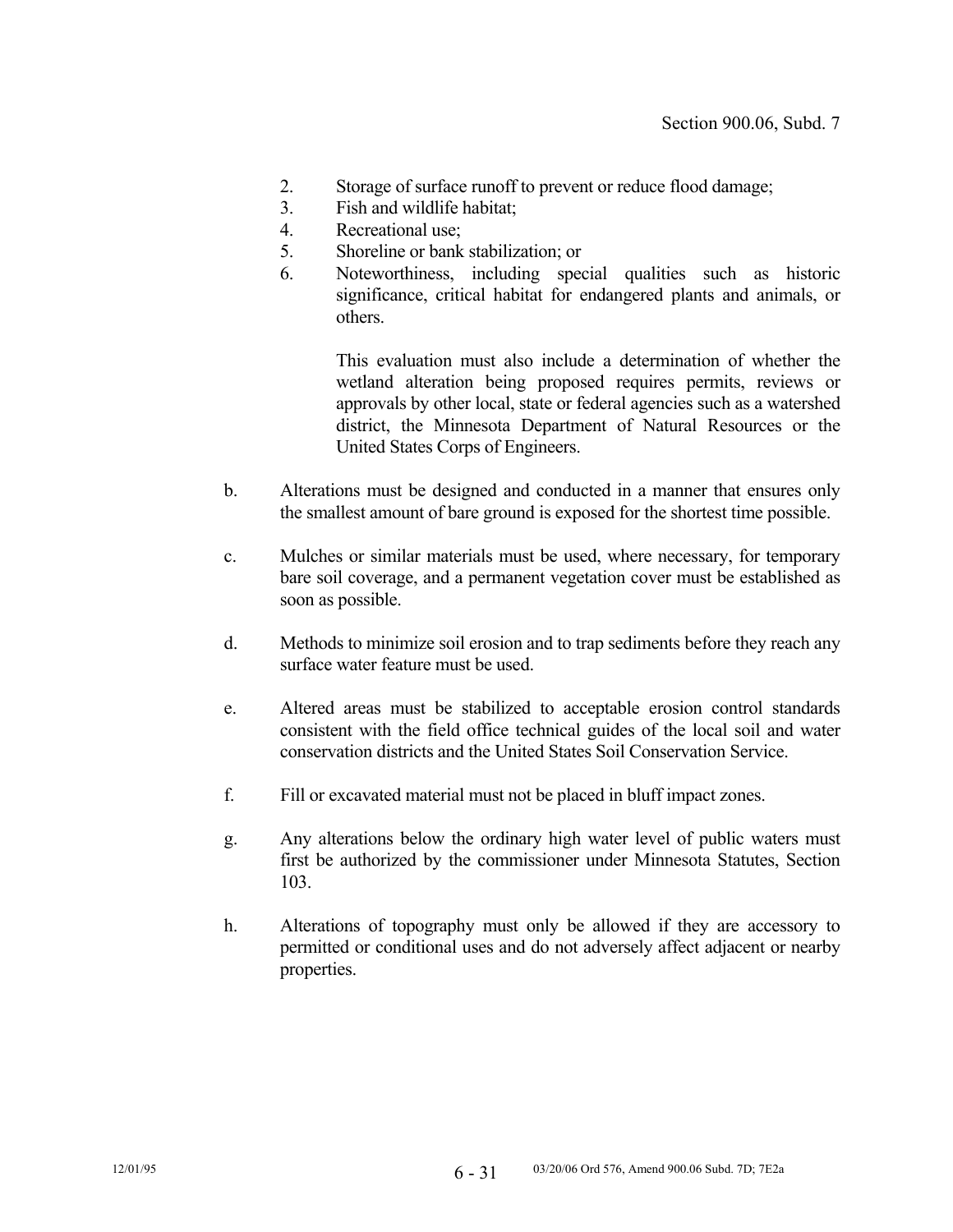- i. Placement of natural rock riprap, including associated grading of the shoreline and placement of a filter blanket, is permitted if the finished slope does not exceed three feet horizontal to one foot vertical, the landward extent of the riprap is within ten (10) feet of the ordinary high water level, and the height of the riprap above the ordinary high water level does not exceed three (3) feet.
- 5. Connection to Public Waters. Excavations where the intended purpose is connection to a public water, such as boat slips, canals, lagoons and harbors must be controlled by local shoreland controls. Permission for excavations may be given only after the commissioner has approved the proposed connection to public waters.
- 6. Placement of Roads, Driveways, Parking Areas. Public and private roads, driveways and parking areas must be designed to take advantage of natural vegetation and topography to achieve maximum screening from view from public waters. They must be designed and constructed to minimize and control erosion to public waters consistent with the field office technical guides of the local soil and water conservation district, or other applicable technical materials.
	- a. Roads, driveways and parking areas must meet structure setbacks and must not be placed within bluff and shore impact zones, when other reasonable and feasible placement alternatives exist. If no alternatives exist, they may be placed within these areas and must be designed to minimize adverse impacts.
	- b. Public and private watercraft access ramps, approach roads and access related parking areas may be placed within shore impact zones provided the vegetative screening and erosion control conditions in this subpart are met. For private facilities, the grading and filling provisions of this section must be met.
- G. Stormwater Management.
	- 1. When possible, existing natural drainageways, wetlands and vegetated soil surfaces must be used to convey, store, filter and retain stormwater runoff before discharge to public waters.
	- 2. Development must be planned and conducted in a manner that will minimize the extent of disturbed areas, runoff velocities, erosion potential and reduce and delay runoff volumes. Disturbed areas must be stabilized and protected as soon as possible and facilities or methods used to retain sediment on the site.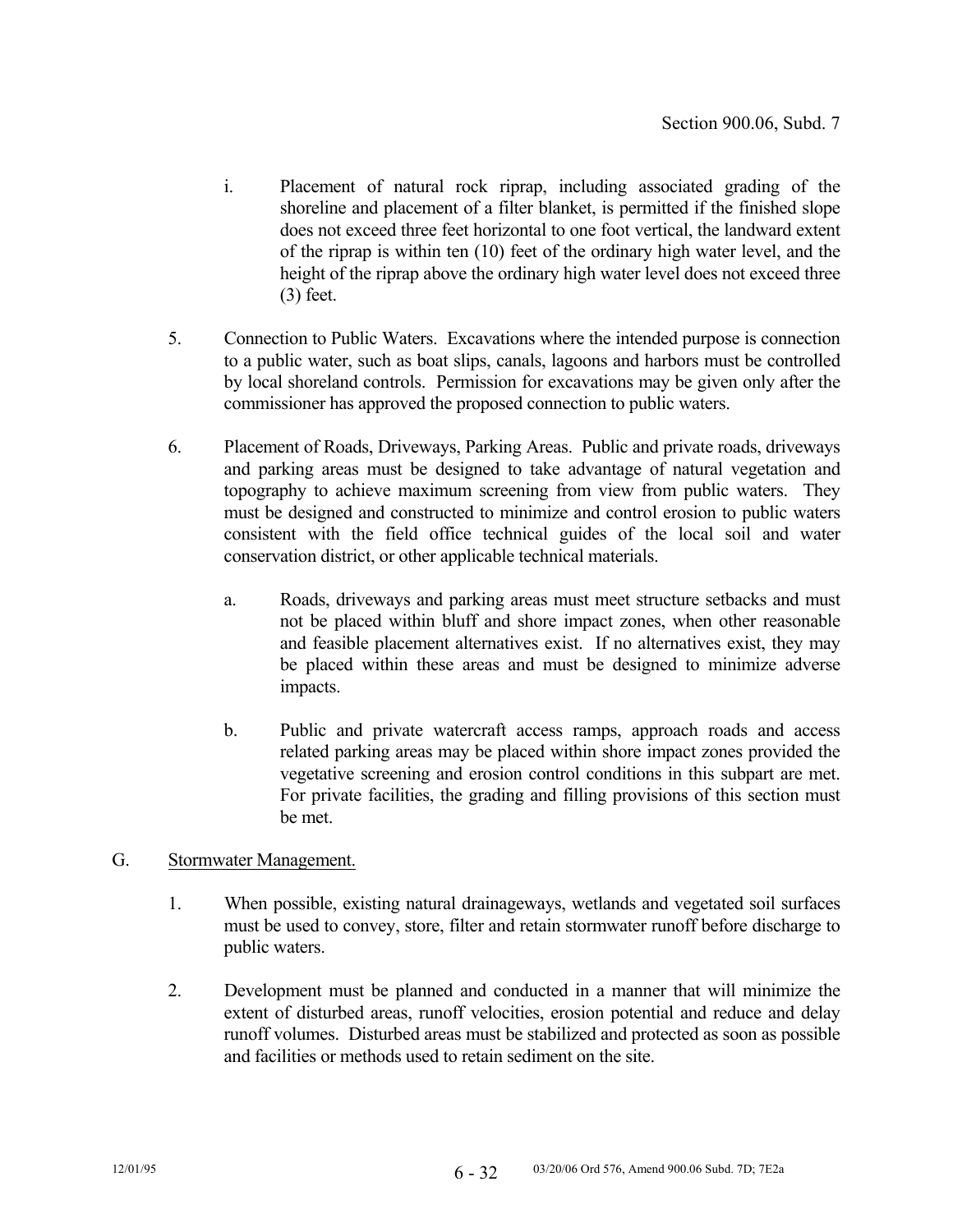- 3. When development density, topographic features and soil and vegetation conditions are not sufficient to adequately handle stormwater runoff using natural features and vegetation, various types of constructed facilities such as diversions, settling basins, skimming devices, dikes, waterways and ponds may be used. Preference must be given to designs using surface drainage, vegetation and infiltration rather than buried pipes and man-made materials and facilities.
- 4. Impervious surface coverage of lots must not exceed 25% of the lot area.
- 5. When constructed facilities are used for stormwater management, they must be designed and installed consistent with the field office technical guide of the local soil and water conservation districts.
- 6. New constructed stormwater outfalls to public waters must provide for filtering or settling of suspended solids and skimming of surface debris before discharge.

### H. Sanitary Provisions.

- 1. Water Supply. Any public or private supply of water for domestic purposes must meet or exceed standards for water quality of the Minnesota Department of Health and the Minnesota Pollution Control Agency.
	- a. Private wells must be located, constructed, maintained and sealed in accordance with or in a more thorough manner than the Water Well Construction Code of the Minnesota Department of Health.
- 2. Sewage Treatment. Any premises used for human occupancy must be provided with an adequate method of sewage treatment.
	- a. Publicly-owned sewer systems must be used where available.
	- b. All private sewage treatment systems must meet or exceed applicable rules of the Minnesota Pollution Control Agency, specifically Chapter 7080 for individual sewage treatment systems, and any applicable local government standards.
	- c. On-site sewage treatment systems must be set back from the ordinary high water level in accordance with the zoning provisions specified in this ordinance.
	- d. The City and DNR will implement programs to identify and upgrade sewage treatment systems that are inconsistent with the sewage treatment system design criteria identified in item (b) above, exclusive of the appropriate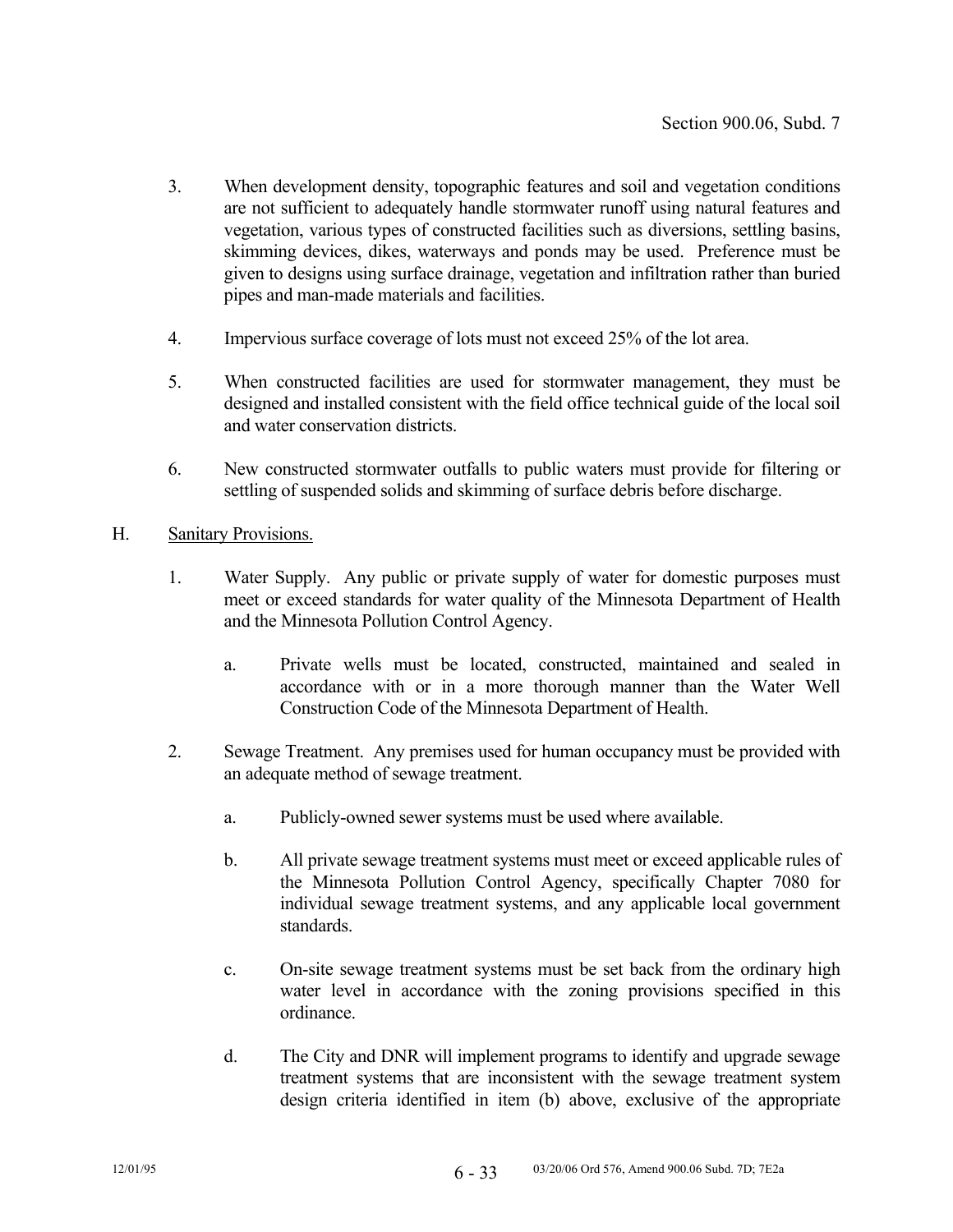setback from the ordinary high water levels. These programs must require reconstruction of existing nonconforming sewage systems whenever a permit or variance of any type is required for any improvement on, or use of, the property.

- e. In addition, a notification and educational program will be implemented that is oriented toward convincing property owners to evaluate their sewage systems and voluntarily upgrade the sewage treatment system if nonconforming.
- I. Standards for Commercial, Industrial, Public and Semi-Public Uses.
	- 1. Surface water-oriented commercial uses and industrial, public or semi-public uses with similar needs to have access to and use of public waters may be located on parcels or lots with frontage on public waters. Uses without water-oriented needs must be located on lots or parcels without public waters frontage, or, if located on lots or parcels with public waters frontage, must either be set back double the normal ordinary high water level setback or be substantially screened from view from the water by vegetation or topography, assuming summer, leaf-on conditions. Those with water-oriented needs must meet the following standards:
		- a. In addition to meeting impervious coverage limits, setbacks and other zoning standards within this code, the uses must be designed to incorporate topographic and vegetative screening of parking areas and structures.
		- b. Uses that require short-term watercraft mooring for patrons must centralize these facilities and design them to avoid obstructions of navigation and to be the minimum size necessary to meet the need.
		- c. Uses that depend on patrons arriving by watercraft may use signs and lighting to convey needed information to the public, subject to the following general standards:
			- 1. No advertising signs or supporting facilities for signs may be placed in or upon public waters. Signs conveying information or safety messages may be placed in or on public waters by a public authority or under a permit issued by the County Sheriff.
			- 2. Signs may be placed, when necessary, within the shore impact zone if they are designed and sized to be the minimum necessary to convey needed information. They must only convey the location and name of the establishment and the general types of goods and services available. The signs must not contain other detailed information such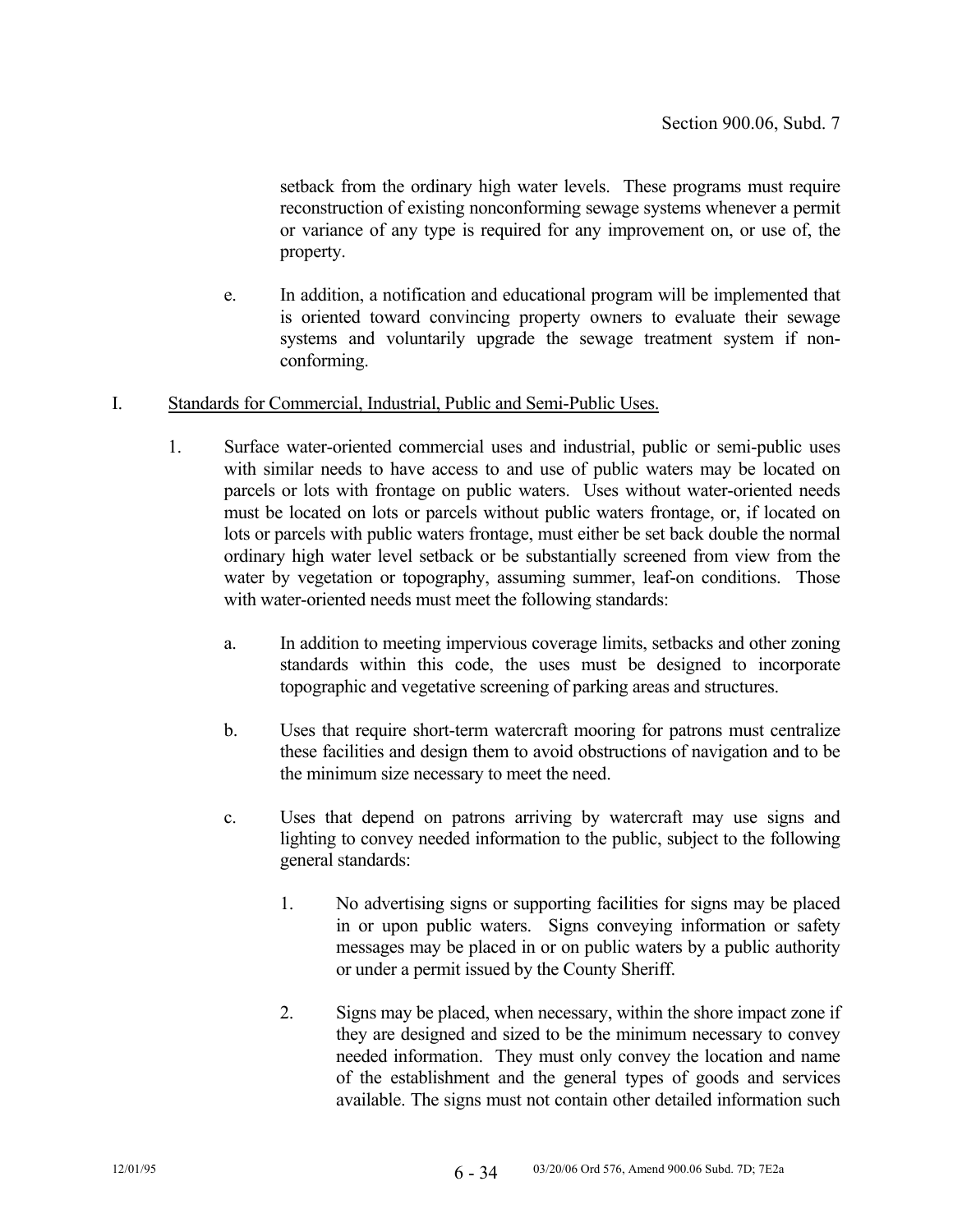as product brands and prices, must not be located higher than ten (10) feet above the ground and must not exceed 32 square feet in size. If illuminated by artificial lights, the lights must be shielded or directed to prevent illumination out across public waters.

 3. Other outside lighting may be located within the shore impact zone or over public waters if it is used primarily to illuminate potential safety hazards and is shielded or otherwise directed to prevent direct illumination out across public waters. This does not preclude use of navigational lights.

### J. Agricultural Use Standards.

- 1. The shore impact zone for parcels with permitted agricultural uses is equal to a line parallel to and 50 feet from the ordinary high water level.
- 2. General cultivation farming, grazing, nurseries, horticulture, truck farming, sod farming and wild crop harvesting are permitted uses if steep slopes and shore and bluff impact zones are maintained in permanent vegetation or operated under an approved conservation plan consistent with the field office technical guides of the local soil and water conservation districts or the United States Soil Conservation Service.
- 3. Animal feedlots as defined by the Minnesota Pollution Control Agency, where allowed by zoning district designations, must be reviewed as conditional uses and must meet the following standards:
	- a. New feedlots must not be located in the shoreland of watercourses or in bluff impact zones and must meet a minimum setback of 300 feet from the ordinary high water level of all public waters basins.
	- b. Modifications or expansions to existing feedlots that are located within 300 feet of the ordinary high water level or within a bluff impact zone are allowed if they do not further encroach into the existing ordinary high water level setback or encroach on bluff impact zones.
	- c. A certificate of compliance, interim permit or animal feedlot permit must be obtained by the owner or operator of an animal feedlot.

### K. Extractive Use Standards.

 1. Processing machinery must be located consistent with setback standards for structures from ordinary high water levels of public waters and from bluffs.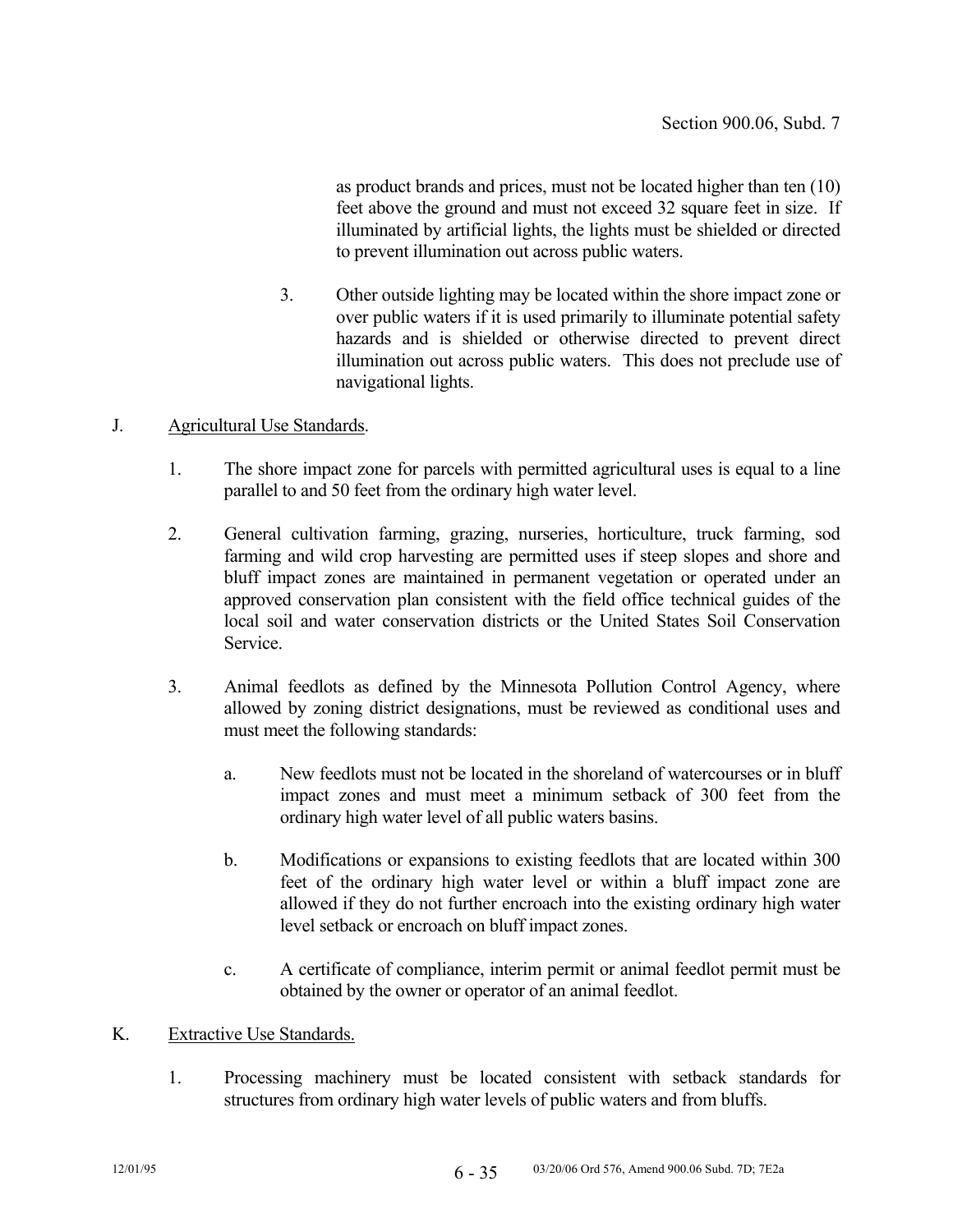2. An extractive use site development and restoration plan must be developed, approved by the City and DNR and followed over the course of operation of the site. The plan must address dust, noise, possible pollutant discharges, hours and duration of operation and anticipated vegetation and topographic alterations. It must also identify action to be taken during operation to mitigate adverse environmental impacts, particularly erosion and must clearly explain how the site will be rehabilitated after extractive activities end.

## L. Subdivision Provisions.

- 1. Land Suitability. Each lot created through subdivision must be suitable in its natural state for the proposed use with minimal alteration. Suitability analysis by the local unit of government shall consider susceptibility to flooding, existence of wetlands, soil and rock formations with severe limitations for development, severe erosion potential, steep topography, inadequate water supply or sewage treatment capabilities, near-shore aquatic conditions unsuitable for water-based recreation, important fish and wildlife habitat, presence of significant historic sites, or any other feature of the natural land likely to be harmful to the health, safety or welfare of future residents of the proposed subdivision or of the community.
- 2. Platting. All subdivisions that create five or more lots or parcels that are 2-1/2 acres or less in size must be processed by local governments as plats in accordance with Minnesota Statutes, Chapter 505. Local governments must not record parcels or issue building or sewage permits for lots created after enactment of official controls under parts 6120.2500 to 6120.3900 that are not part of officially approved subdivisions.
- 3. Consistency With Other Controls. Subdivisions must conform to all other official controls adopted by local governments under parts 6120.2500 to 6120.3900. Local governments must not approve subdivisions that are designed so variances from one or more standards in official controls would be needed to use the lots for their intended purpose. In areas not served by publicly owned sewer and water systems, subdivisions must not be approved by local governments unless domestic water supply is available and soil absorption sewage treatment can be provided for every lot. A lot shall meet the minimum lot size and include a minimum contiguous lawn area that is free of limiting factors (location and type of water supply, soil type, depth to groundwater or impervious layer, slope, flooding potential and other limiting factors), sufficient for the construction of two standard soil treatment systems. Lots that would require use of holding tanks must not be approved.
- 4. Information to be included for subdivision review shall include at least the following: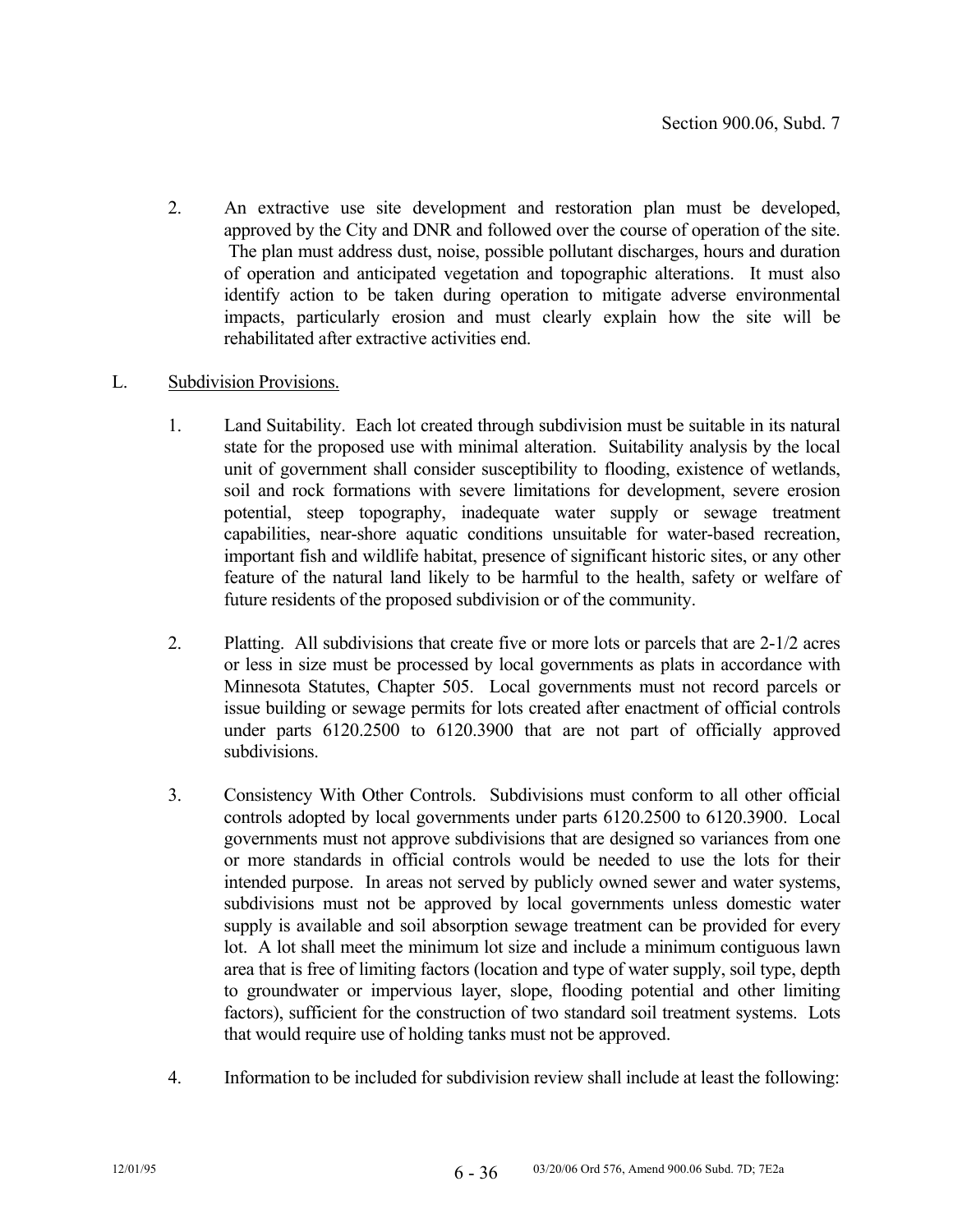- a. Topographic contours at 10-foot intervals or less from the U.S. Geological Survey maps or more accurate sources, showing limiting site characteristics;
- b. The surface water features required in Minnesota Statutes, Section 505.02, Subd. 1, to be shown on plats, obtained from United States Geological Survey quadrangle topographic maps or more accurate sources;
- c. Adequate soils information to determine suitability for building and on-site sewage treatment capabilities for every lot from the most current existing sources or from field investigations such as soil borings, percolation tests, or other methods;
- d. Information regarding adequacy of domestic water supply; extent of anticipated vegetation and topographic alterations; near shore aquatic conditions, including depths, types of bottom sediments, and aquatic vegetation; and proposed methods for controlling stormwater runoff and erosion, both during and after construction activities; and
- e. Location of 100-year flood plain areas from existing maps or data.
- 5. Dedications. If local governments require land or easement dedications, they must provide easements over natural drainage or ponding areas for management of stormwater and significant wetlands.
- M. Planned Unit Development. The City incorporates Part 6120.3800 titled Planned Unit Development into their Shoreland Overlay Ordinance.
- N. Administration.
	- 1. Administration and Enforcement. Local governments must provide for the administration and enforcement of their shoreland management controls by establishing permit procedures for building construction, installation of sewage treatment systems, and grading and filling.
	- 2. Variances. Variances may only be granted in accordance with Minnesota Statutes, Chapters 394 or 462, as applicable. They may not circumvent the general purposes and intent of the official controls. No variance may be granted that would allow any use that is prohibited in the zoning district in which the subject property is located. Conditions may be imposed in the granting of variances to ensure compliance and to protect adjacent properties and the public interest. In considering variance requests, boards of adjustment must also consider whether property owners have reasonable use of the lands without the variances, whether existing sewage treatment systems on the properties need upgrading before additional development is approved, whether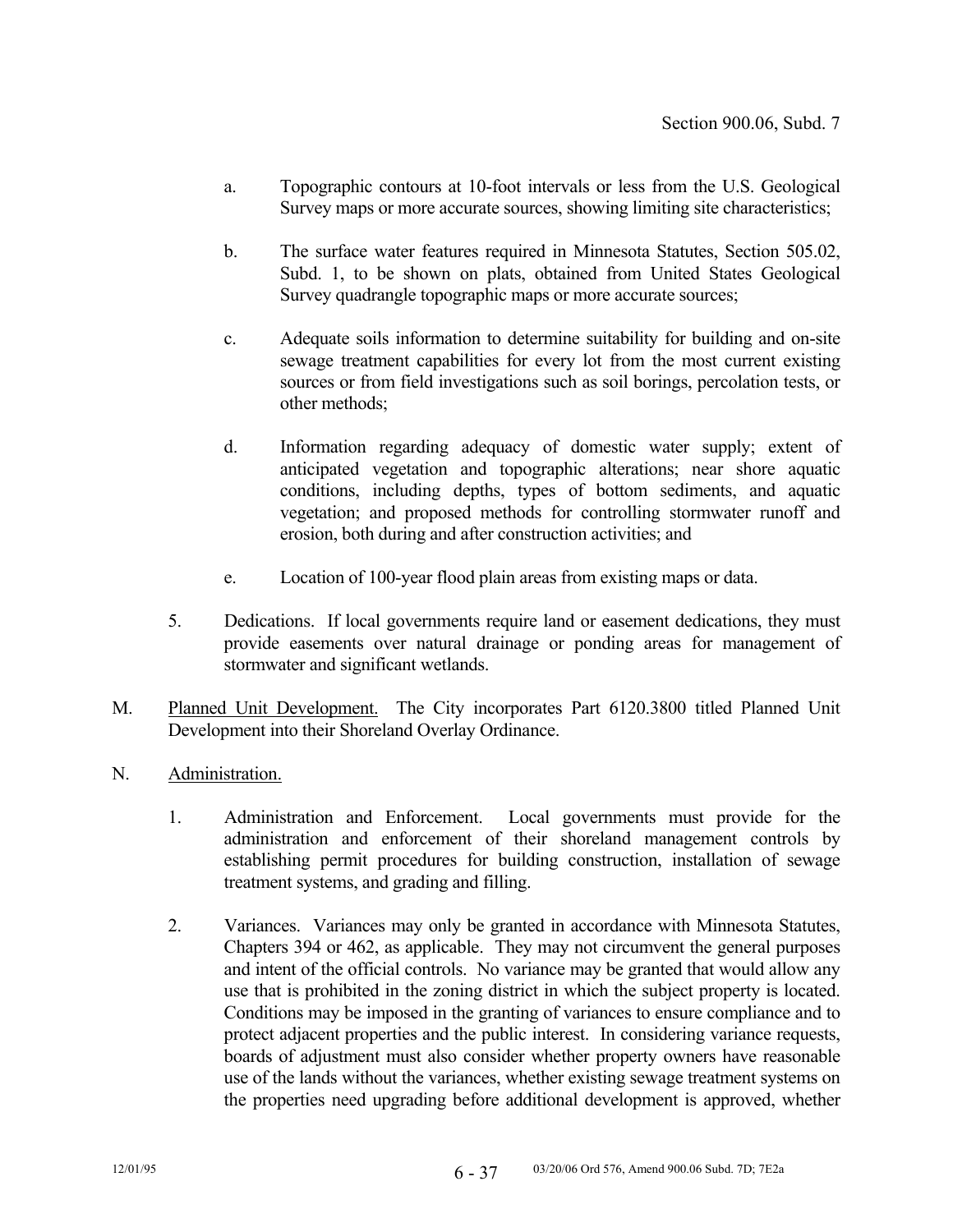the properties are used seasonally or year-round, whether variances are being requested solely on the basis of economic considerations and the characteristics of development on adjacent properties.

- 3. Conditional Uses. In addition to any existing standards local governments may have reviewing conditional uses, the following standards must be incorporated into local controls and used for reviewing conditional uses located in shoreland areas:
	- a. A thorough evaluation of the topographic, vegetation, and soils condition on the site to ensure: prevention of soil erosion or other possible pollution of public waters, both during and after construction; limiting visibility of structures and other facilities as viewed from public waters; and adequacy of the site for water supply and on-site sewage treatment.
	- b. An assessment of the types, uses and numbers of watercraft that the project will generate in relation to the suitability of public waters to safely accommodate these watercraft.

 Local governments may impose conditions when granting conditional use permits that specify: increased setbacks from public waters; vegetation allowed to be removed or required to be established; sewage treatment system location, design or use; location, design and use requirements for watercraft launching or docking and for vehicular parking; structure or other facility design, use and location; phasing of construction; and other conditions considered necessary by the local unit of government.

- 4. Nonconformities. Local governments must require upgrading or replacement of any existing, on-site sewage treatment system identified as a nonconformity under a program established under Part 6120.3400. Systems installed according to all applicable local shoreland management standards adopted under Minnesota Statutes, Section 105.485, in effect at the time of installation may be considered as conforming unless they are determined to be failing, except that systems using cesspools, leaching pits, seepage pits, or other deep disposal methods or systems with less soil treatment area separation above groundwater than required by Chapter 7080, shall be considered nonconforming.
	- a. All nonconformities other than on-site sewage treatment systems must be managed according to applicable state statutes and local government official controls.
- 5. Notification Procedures.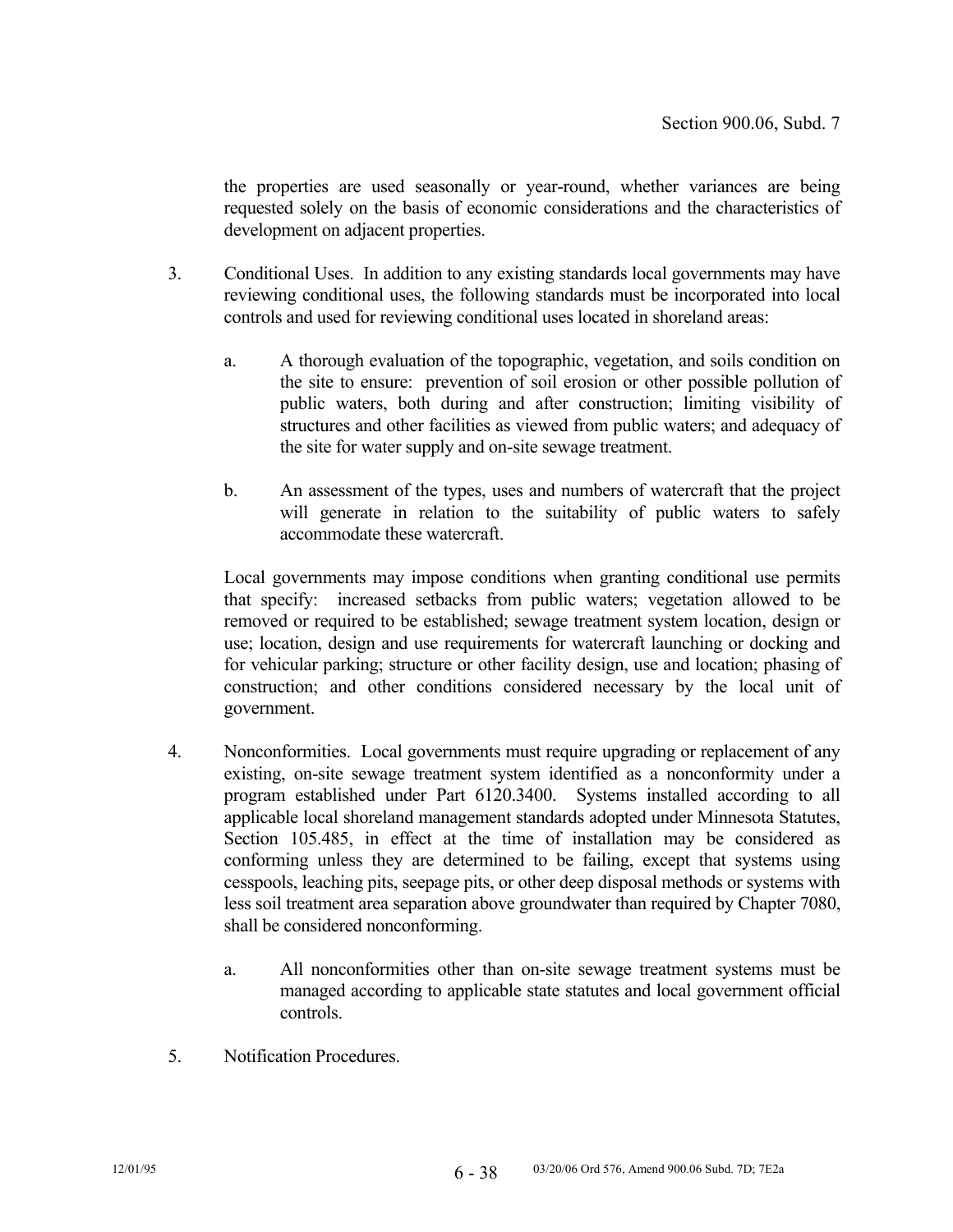- a. Copies of all notices of any public hearings to consider variances, amendments or conditional uses under local shoreland management controls must be sent to the Commissioner or the Commissioner's designated representative and postmarked at least ten (10) days before the hearings. Notices of hearings to consider proposed plats must include copies of the plats.
- b. A copy of approved amendments and plats and final decisions granting variances or conditional uses under local shoreland management controls must be sent to the Commissioner or the Commissioner's designated representative and postmarked within ten (10) days of final action.
- 6. Permits Required.

 A permit is required for the construction of buildings or building additions (and including such related activities as construction of decks and signs), the installation and/or alteration of sewage treatment systems, and those grading and filling activities not exempted by Section F of this ordinance. Application for a permit shall be made to the Zoning Officer on the forms provided. The application shall include the necessary information so that the Zoning Officer can determine the site's suitability for the intended use and that a compliant sewage treatment system will be provided.

 A permit authorizing an addition to an existing structure shall stipulate that an identified nonconforming sewage treatment system shall be reconstructed or replaced in accordance with the provisions of this ordinance.